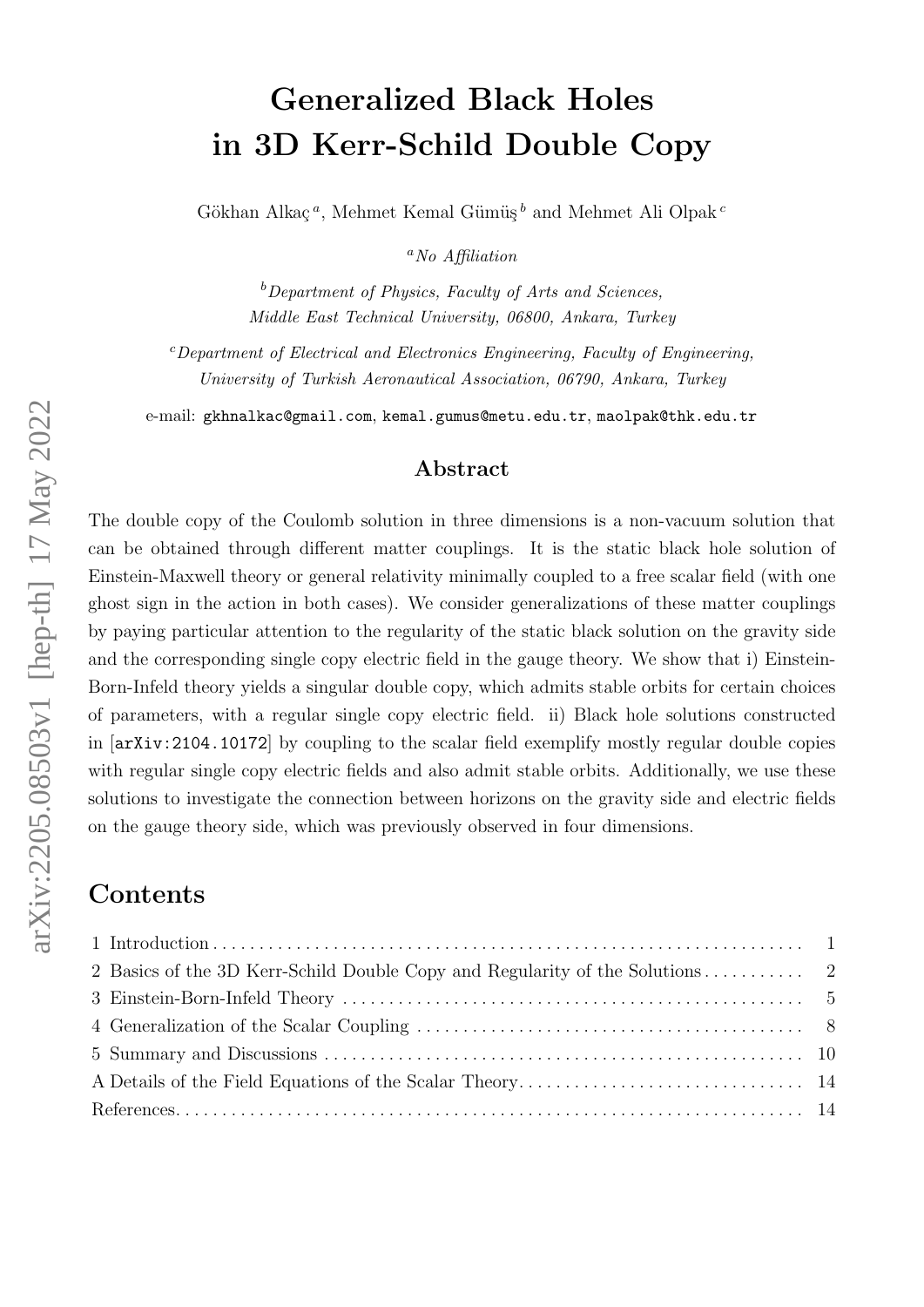#### <span id="page-1-0"></span>1 Introduction

The double copy has become an indispensible tool in the study of scattering amplitudes since it allows one to obtain gravitational amplitudes by "squaring" the Yang-Mills (YM) ones [\[1,](#page-14-2)[2\]](#page-14-3). It is also possible to construct perturbative classical solutions from semi-classical tree-level amplitudes [\[3](#page-14-4)[–40\]](#page-17-0). Although it seems impossible to establish an map between exact classical solutions due to the nonlinearity of both Einstein and Yang-Mills equations, one can obtain a linear structure for certain classes of spacetimes on the gravity side, and then, map them to the linearized solutions of YM theory, i.e., solutions of Maxwell's theory. The classical double copy, a non-perturbative manifestation of the double copy idea, can be realized via two different but related procedures. In the Kerr-Schild (KS) double copy [\[41\]](#page-17-1), one takes advantage of the fact that the Ricci tensor with mixed indices is linear in the perturbation for spacetimes admitting KS coordinates [\[42\]](#page-17-2). Alternatively, one can work with the Weyl spinor (the spinor form of the Weyl tensor), which is a scalar under coordinate transformations but transforms under local change of the spinor basis. Analogous to the KS construction, for certain algebraically special spacetimes, one can find a spinor basis which linearizes the Weyl spinor and then relate it to a field strength spinor corresponding to a solution of Maxwell's equations. Although the Weyl double copy [\[43\]](#page-17-3) is more general, the two procedures give identical results, as they should, when both are applicable. There is a growing literature on the subject providing various examples and generalities [\[44](#page-17-4)[–68\]](#page-18-0) (see [\[69–](#page-18-1)[71\]](#page-18-2) for reviews), and we now have a pretty good understanding of its origins and limitations thanks to results from twistor theory [\[72–](#page-18-3)[74\]](#page-18-4).

In this paper, we focus on the KS double copy in  $3D<sup>1</sup>$  $3D<sup>1</sup>$  $3D<sup>1</sup>$ , which sets the stage for an important consistency check because there is no Newtonian limit of general relativity (GR) in 3D (see [\[66\]](#page-18-5) for a detailed explanation of why it might be, in principle, problematic for the KS construction). It was understood that the KS double copy works also in 3D with a crucial difference compared to higher dimensional versions: The double copy of the Coulomb solution is a non-vacuum solution [\[66\]](#page-18-5). As a result of the on-shell duality of a scalar and a gauge vector in 3D, a static black hole with the required Newtonian potential  $(\Phi \propto \log r)$  that can be obtained by minimally coupling GR to Maxwell's theory or a free scalar field provided that a ghost sign is taken for the Einstein-Hilbert or the matter term in the action [\[68\]](#page-18-0). The former has the advantage that the matter field vanishes at infinity. In Einstein-Maxwell theory, one has the Coulomb electric field  $(f_{rt} \propto \frac{1}{r})$  $\frac{1}{r}$ ). When the scalar coupling is used, the scalar field should be linear in the azimuthal angle  $(\varphi \propto \theta)$  to support the black hole solution. Our aim in this work is to consider generalizations of these matter couplings to extend some observations regarding the nature of the double copy and the single copy made in 4D to 3D. We will obtain static black hole solutions admitting stable orbits and study the regularity of the solution on the gravity side and the corresponding single copy electric field in the gauge theory. Additionally, for the generalization of the scalar coupling, we will have a chance to observe the connection between horizons on the gravity side and the electric field on the gauge theory side, which was first observed in [\[64\]](#page-18-6).

<span id="page-1-1"></span><sup>1</sup>For recent developments in 3D double copy, see [\[75–](#page-18-7)[81\]](#page-19-0)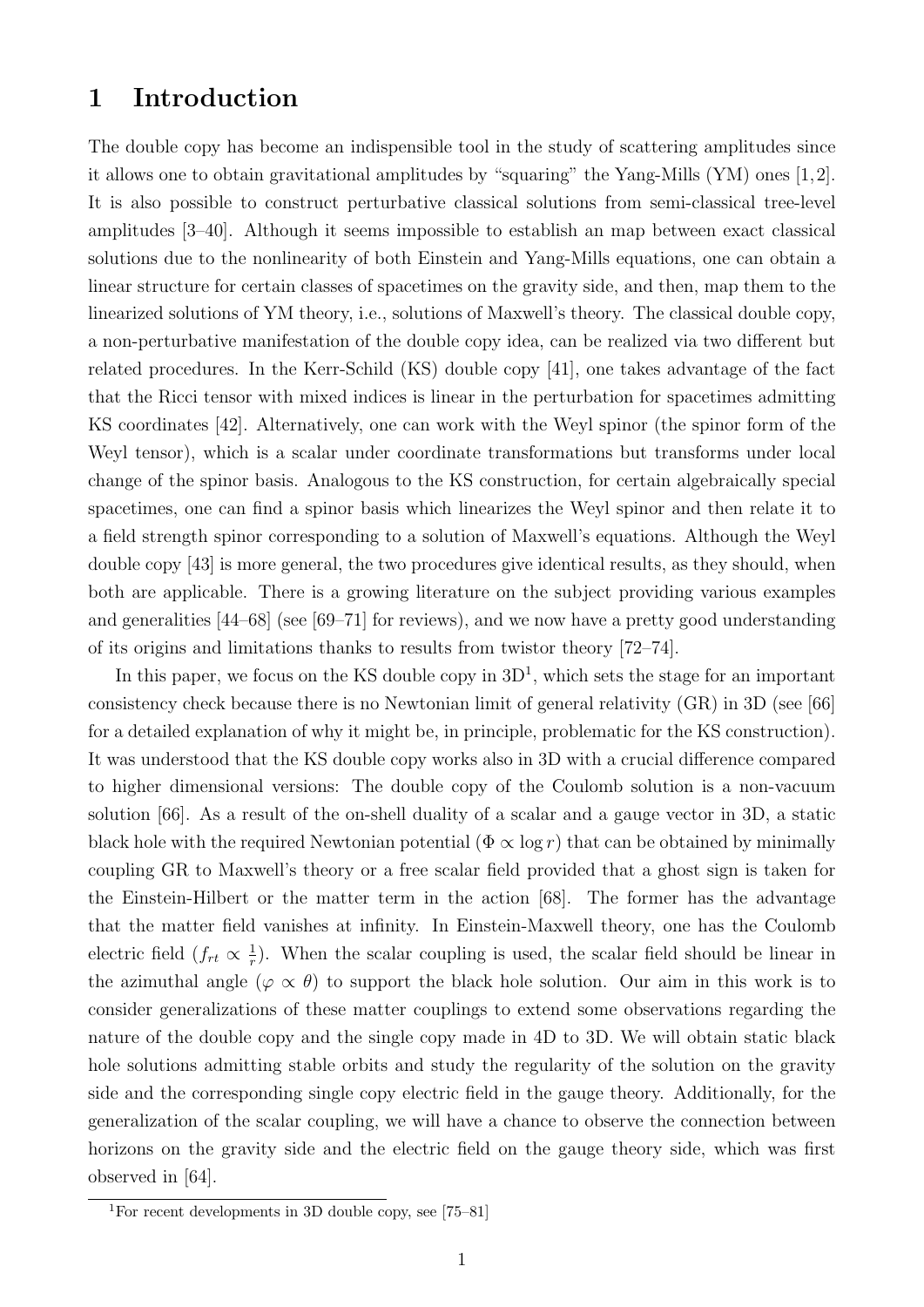The outline of this paper is as follows: In Section [2,](#page-2-0) we review the basics of the KS double copy for a static spacetime and discuss the regularity of the solutions. After an investigation of Einstein-Born-Infeld theory as a generalization of Einstein-Maxwell theory in Section [3,](#page-5-0) we move on to generalizations of the scalar coupling in Section [4.](#page-8-0) We end our paper with conclusions and discussions in Section [5.](#page-10-0)

## <span id="page-2-0"></span>2 Basics of the 3D Kerr-Schild Double Copy and Regularity of the Solutions

For a spacetime admitting KS coordinates, it is possible to write down the components of metric tensor in the following form [\[82\]](#page-19-1)

<span id="page-2-1"></span>
$$
g_{\mu\nu} = \eta_{\mu\nu} + \phi k_{\mu} k_{\nu} \,, \tag{2.1}
$$

where  $\phi$  is a scalar field and the vector  $k_{\mu}$  is null and geodesic with respect to the full metric  $g_{\mu\nu}$ and the flat background metric  $\eta_{\mu\nu}$  (see chap. 32 of [\[83\]](#page-19-2) for a summary of important properties). In these coordinates, the Ricci tensor with mixed indices becomes linear in the perturbation as follows

$$
R^{\mu}_{\ \nu} = \frac{1}{2} \left[ \partial^{\alpha} \partial^{\mu} (\phi k_{\nu} k_{\alpha}) + \partial^{\alpha} \partial_{\nu} (\phi k^{\mu} k_{\alpha}) - \partial^{\alpha} \partial_{\alpha} (\phi k^{\mu} k_{\nu}) \right]. \tag{2.2}
$$

If one writes down the background line element in polar coordinates

$$
\eta_{\mu\nu} dx^{\mu} dx^{\nu} = -dt^2 + dr^2 + r^2 d\theta^2, \qquad (2.3)
$$

and parametrizes the null vector as

$$
-k_{\mu}dx^{\mu} = dt + dr,
$$
\n(2.4)

the  $\mu$ 0-components become

$$
R^{\mu}_{0} = \frac{1}{2} \partial_{\nu} F^{\nu \mu} , \quad F_{\mu \nu} = 2 \partial_{[\mu} A_{\nu]} , \quad A_{\mu} \equiv \phi k_{\mu}
$$
 (2.5)

With minimal matter coupling, the trace-reversed gravitational field equations are given by

$$
R^{\mu}_{\ \nu} = \frac{\kappa^2}{2} \left( T^{\mu}_{\ \nu} - \delta^{\mu}_{\ \nu} T \right) \qquad \kappa^2 = 8\pi G \,, \tag{2.6}
$$

where  $T_{\mu\nu}$  is the energy-momentum tensor and T is its trace. Checking the  $\mu$ 0-components, one obtains the Maxwell equations

$$
\partial_{\nu}F^{\nu\mu} = gJ^{\mu} \tag{2.7}
$$

where the source is given by

$$
J^{\mu} = 4(T^{\mu}_{0} - \delta^{\mu}_{0}T) , \qquad (2.8)
$$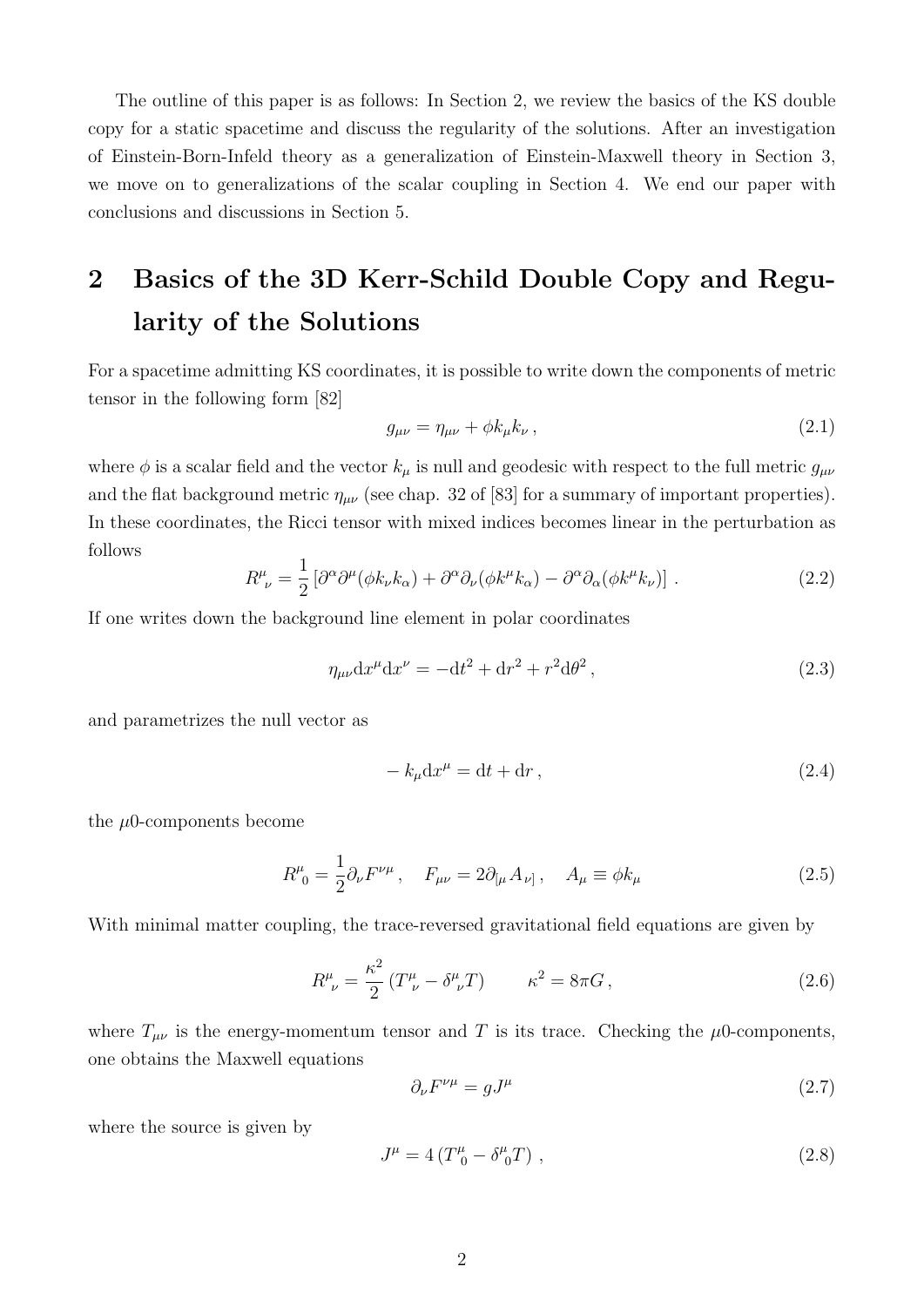and the gauge coupling is obtained by the identification<sup>[2](#page-3-0)</sup>  $\kappa^2 \rightarrow 4g$ . Therefore, for each solution of the gravitational field equations that admit KS coordinates [\(2.1\)](#page-2-1), the double copy, one can obtain a single copy solution of Maxwell's equations.

Unlike higher dimensions, in order to obtain the Coulomb's solution as the single copy, one needs matter coupling in 3D. One possibility is Einstein-Maxwell theory described by the action

$$
S = \int d^3x \sqrt{-g} \left[ \frac{1}{\kappa^2} R + \frac{1}{8\pi} f_{\mu\nu} f^{\mu\nu} \right], \qquad (2.9)
$$

where  $f_{\mu\nu} = 2\partial_{[\mu} a_{\nu]}$ . As shown in [\[68\]](#page-18-0), one needs to introduce the Maxwell term with a ghost sign in order to obtain the correct Newtonian limit  $[\phi = c \log(r), c > 0]^3$  $[\phi = c \log(r), c > 0]^3$ . Taking  $\phi = \phi(r)$ ,  $a_{\mu}dx^{\mu} = a_t(r)dt$ , one obtains the following static solution

<span id="page-3-3"></span>
$$
\phi(r) = -8GM - 2Gq^2 \log(r), \quad a_{\mu} dx^{\mu} = -q \log(r) dt,
$$
\n(2.10)

where  $q$  is the charge and M is the mass parameter of the black hole. The corresponding single copy solution is

$$
A_{\mu}dx^{\mu} = \phi(r)k_{\mu}dx^{\mu} = (8GM + 2Gq^{2}\log(r))dt,
$$
\n(2.11)

which is just the Coulomb's solution with the identification  $2Gq^2 \rightarrow -Q$  where Q is the charge of the point particle in Maxwell's theory.

Alternatively, one can consider the coupling to a free scalar as

$$
S = \int d^3x \sqrt{-g} \left[ \frac{1}{\kappa^2} R + \frac{1}{2} (\partial \varphi)^2 \right], \qquad (2.12)
$$

with again a ghost sign for the matter term. Taking  $\phi = \phi(r)$ , a static black hole solution is obtained provided that  $\varphi = p \theta$  (*p*: constant). The solution is given by

$$
\phi(r) = -2GM \log(r), \quad \varphi = \sqrt{\frac{M}{2\pi}}\theta. \tag{2.13}
$$

The single copy gauge field

<span id="page-3-2"></span>
$$
A_{\mu} dx^{\mu} = 2GM \log(r) dt, \qquad (2.14)
$$

is again the Coulomb's solution this time with the identification  $2GM \rightarrow -Q$ .

The line element for the metric given in KS coordinates [\(2.1\)](#page-2-1)

$$
ds^{2} = \eta_{\mu\nu} dx^{\mu} dx^{\nu} + \phi(r) (k_{\mu} dx^{\mu})^{2}
$$
  
= -[1 - \phi(r)] dt^{2} + [1 + \phi(r)] dr^{2} + 2\phi(r) dt dr + r^{2} d\theta^{2}, (2.15)

can be written in the Boyer-Lindsquit (BL) coordinates by the following coordinate transfor-

<span id="page-3-0"></span><sup>&</sup>lt;sup>2</sup>We choose our conventions such that when  $G = 1$ , which is used in our numerical calculations, one has  $\partial_{\nu}F^{\nu\mu}=2\pi J^{\mu}$ 

<span id="page-3-1"></span><sup>3</sup>One can also take the Einstein - Hilbert term with a ghost sign but throughout this paper, we will use the matter terms with a ghost sign.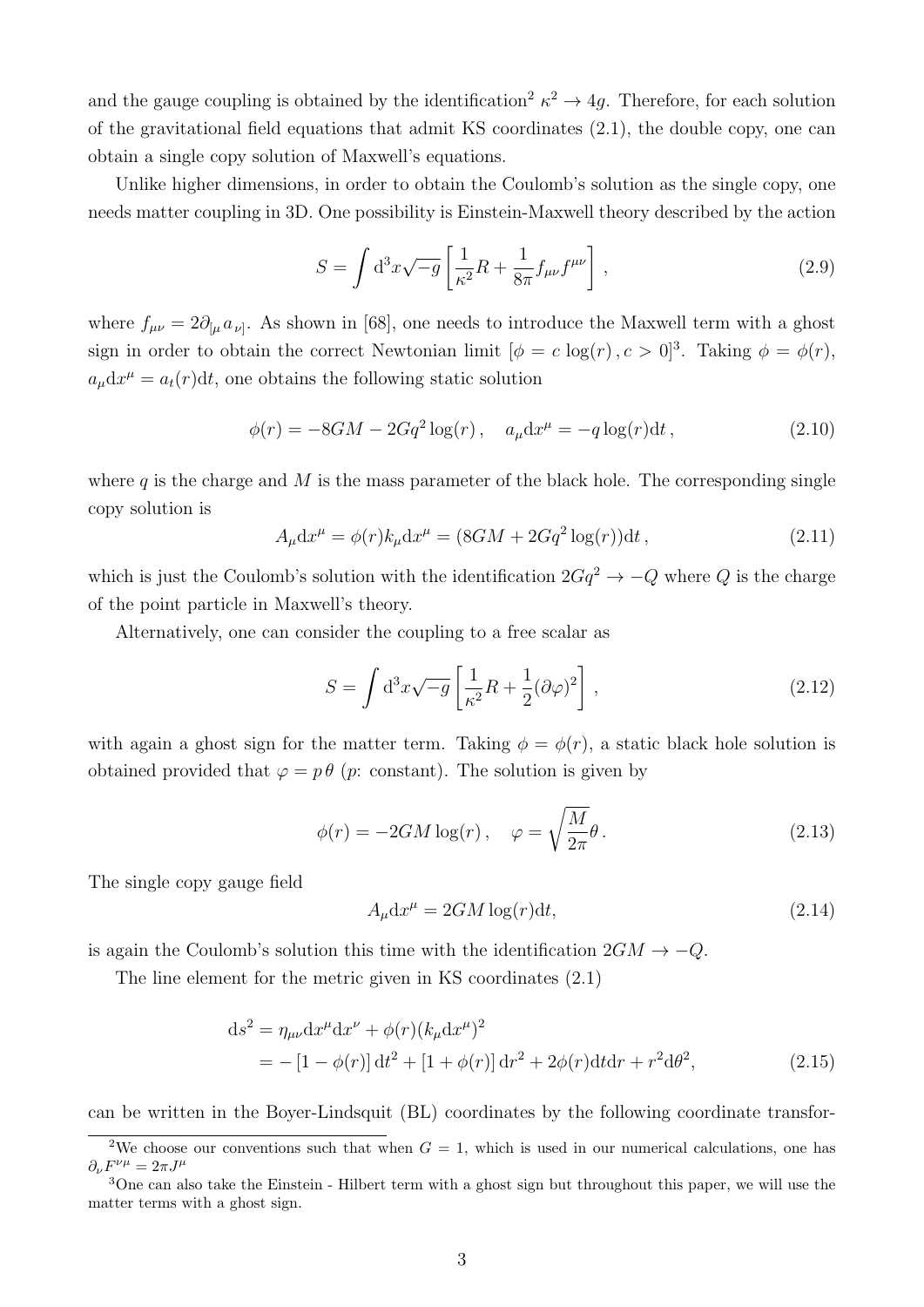mation

$$
dt \to dt + \frac{\phi(r)}{1 - \phi(r)} dr,
$$
\n(2.16)

as follows

<span id="page-4-0"></span>
$$
ds^{2} = -h(r)dt^{2} + \frac{1}{h(r)}dr^{2} + r^{2}d\theta^{2}, \quad h(r) = 1 - \phi(r), \qquad (2.17)
$$

In BL coordinates, the existence of stable orbits can be easily studied. For timelike particles, the geodesic motion is governed by the equation

$$
\frac{1}{2}E^2 = \frac{1}{2}\left(\frac{dr}{dt}\right)^2 + V_{\text{eff}},
$$
\n(2.18)

where the effective potential is given by

$$
V_{\text{eff}} = \frac{1}{2} \left( \frac{L^2}{r^2} + 1 \right) h(r) \,. \tag{2.19}
$$

The energy and the angular momentum of the particle are expressed in terms of the timelike and angular Killing vectors  $\xi_{(t,\theta)}$  as

$$
E = -g_{\mu\nu}\xi_{(t)}^{\mu}u^{\nu}, \qquad L = g_{\mu\nu}\xi_{(\theta)}^{\mu}u^{\nu}, \qquad (2.20)
$$

where  $u_{\mu}$  is the velocity of the particle. The Newtonian potential  $V_{Newton}$  can be obtained by neglecting  $GL^2$  terms in the effective potential  $V_{\text{eff}}$ . The stable orbits were shown to exist in [\[68\]](#page-18-0) for the vector coupling and in [\[66\]](#page-18-5) for the scalar coupling.

When the single copy is the Coulomb's solution, both the double copy and the single copy has a singularity at  $r = 0$ . For a general static solution with the metric, the curvature invariants are given by

$$
R = \frac{\phi'(r)}{r} + \phi''(r) \tag{2.21}
$$

$$
R_{\mu\nu}R^{\mu\nu} = \frac{1}{2} \left[ \frac{\phi'(r)}{r} \right]^2 + \frac{\phi'(r)}{r} \phi'' - \frac{1}{2}R^2 \tag{2.22}
$$

and the electric field corresponding to single copy is

<span id="page-4-2"></span><span id="page-4-1"></span>
$$
E(r) \equiv F_{rt} = -\phi'(r) = h'(r).
$$
 (2.23)

We see that the regularity of the double copy solution requires the regularity of  $\frac{\phi'(r)}{r}$ r and  $\phi''(r)$ , which are not guaranteed by the regularity of the single copy electric field. For example, if one takes the scalar potential corresponding to a point charge in Born-Infeld electromagnetism

$$
\phi(r) = -Q \log \left[ \frac{r + \sqrt{r^2 + \frac{Q^2}{b^2}}}{2} \right],
$$
\n(2.24)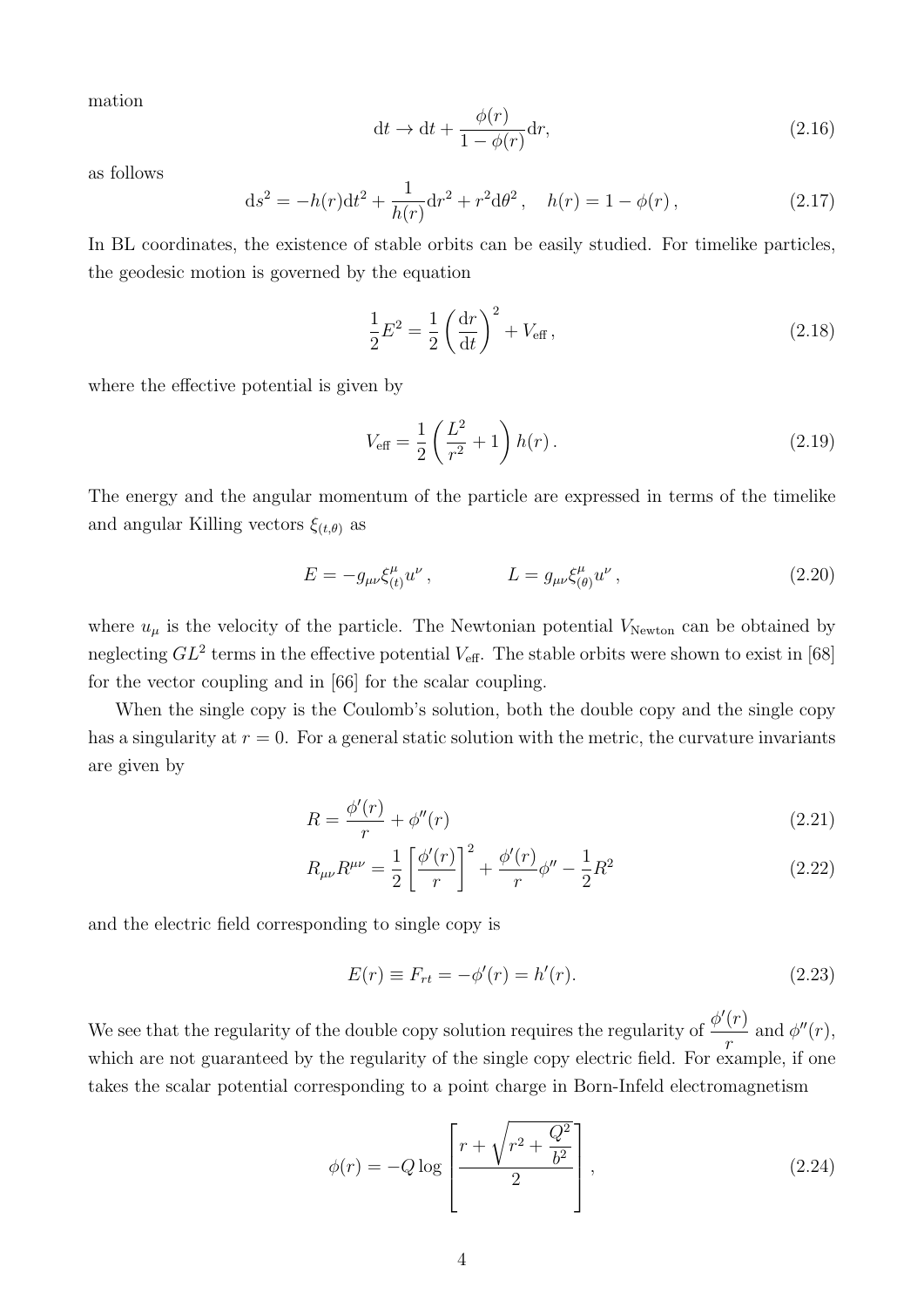and studies a generalized static solution by assuming that the KS ansatz gets no correction, as suggested by [\[65\]](#page-18-8), the curvature scalar and the single copy electric field read

$$
R(r) = -\frac{Q^3}{r\left(r^2 + \frac{Q^2}{r^2}\right)^{3/2}}
$$

$$
E(r) = \frac{Q}{\sqrt{r^2 + \frac{Q^2}{b^2}}}.
$$
(2.25)

Around  $r = 0$ , one has

$$
R(r) = -\frac{b}{r} + \frac{3b^3r}{2Q^2} - \frac{15b^5r^3}{8Q^4} + \mathcal{O}(r^5),
$$
  
\n
$$
E(r) = b - \frac{b^3r^2}{2Q^2} + \frac{3b^5r^4}{8Q^4} + \mathcal{O}(r^5).
$$
\n(2.26)

This is a simple example where we explicitly see that one might have regular single copy electric fields despite having a singularity on the gravity side. In the next sections, by considering more generalized matter couplings, we will provide examples of different possibilities, in the usual context of KS double copy without making any assumptions such as made in [\[65\]](#page-18-8).

#### <span id="page-5-0"></span>3 Einstein-Born-Infeld Theory

One of the simplest and most natural generalizations of Einstein-Maxwell theory is Einstein-Born-Infeld theory described by the Lagrangian

$$
S = \int d^3x \sqrt{-g} \left[ \frac{\zeta_1}{\kappa^2} R + \zeta_2 L(f) \right], \quad \kappa^2 = 8\pi G,
$$
 (3.1)

where we have introduced  $\zeta_i = \pm 1$   $(i = 1, 2)$  to control the sign of the kinetic terms (-1: ghost, +1:not ghost) and the Lagrangian of the Born-Infeld electrodynamics is given by [\[84\]](#page-19-3)

$$
L(f) = \frac{b^2}{2\pi} \left( 1 - \sqrt{1 + \frac{f^2}{2b^2}} \right), \qquad f_{\mu\nu} = 2\partial_{[\mu} a_{\nu]}, \tag{3.2}
$$

which reduces to that of Maxwell theory as  $b \to \infty$ . Assuming a static line element of the KS form [\(2.15\)](#page-3-2) and  $a_{\mu}dx^{\mu} = a_t(r)dt$ , the matter equations

$$
\partial_{\mu} \left( \frac{\sqrt{-g} f^{\mu \nu}}{\sqrt{1 + \frac{f^2}{2b^2}}} \right) = 0, \qquad (3.3)
$$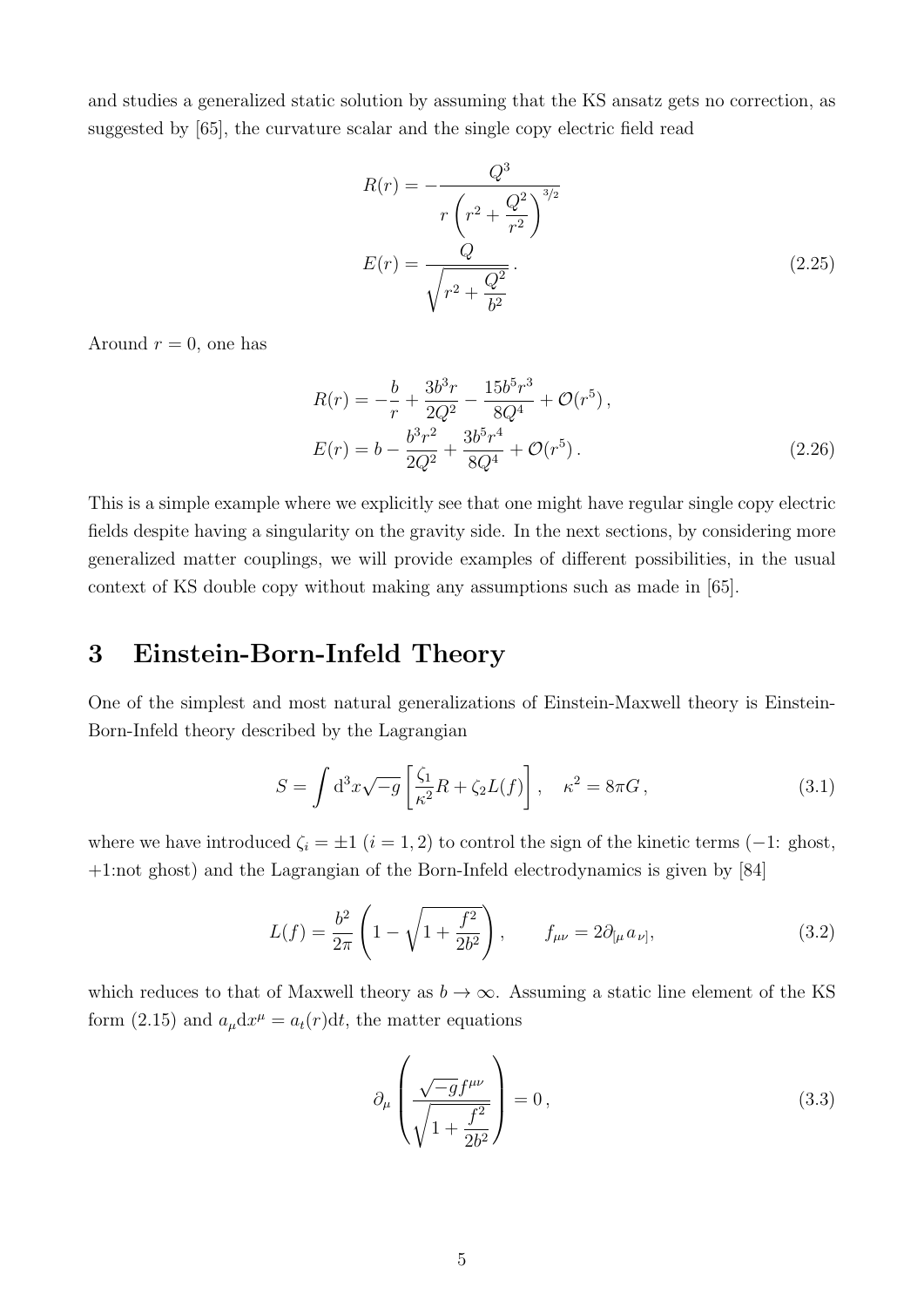are solved by the following scalar potential and the corresponding independent nonzero component of the field stregth tensor

$$
a_t(r) = -q \log \left[ \frac{r + \psi(r)}{2} \right], \qquad f_{rt} = \frac{q}{\psi(r)}, \tag{3.4}
$$

where

$$
\psi(r) = \sqrt{r^2 + \frac{q^2}{b^2}}.\tag{3.5}
$$

With the energy-momentum tensor

$$
T_{\mu\nu} = \frac{1}{2\pi} \frac{f_{\mu}^{\alpha} f_{\nu\alpha}}{\sqrt{1 + \frac{f^2}{2b^2}}} + g_{\mu\nu} L(f), \qquad (3.6)
$$

the trace-reversed Einstein equations read

$$
R_{\mu\nu} - 2\Lambda g_{\mu\nu} = \zeta \frac{\kappa^2}{4\pi} \left( \frac{2f_{\mu}^{\alpha} f_{\nu\alpha} - g_{\mu\nu}f^2}{\sqrt{1 + \frac{f^2}{2b^2}}} + 2 g_{\mu\nu} L(f) \right), \tag{3.7}
$$

where  $\zeta = \zeta_1 \zeta_2$ . The independent components of the left-hand side of the equations are

$$
\begin{aligned} \n(\text{LHS})_{tt} &= \frac{\left[\phi(r) - 1\right]\left[r\phi''(r) + \phi'(r) - 4\Lambda r\right]}{2r},\\ \n(\text{LHS})_{tr} &= \frac{\phi(r)\left[r\phi''(r) + \phi'(r) - 4\Lambda r\right]}{2r},\\ \n(\text{LHS})_{rr} &= \frac{\left[\phi(r) + 1\right]\left[r\phi''(r) + \phi'(r) - 4\Lambda r\right]}{2r},\\ \n(\text{LHS})_{\theta\theta} &= r\phi'(r) - 2\Lambda r^2, \n\end{aligned} \tag{3.8}
$$

with the following components at the right-hand side

$$
(\text{RHS})_{tt} = \frac{2b^2 \zeta G \left[\phi(r) - 1\right] \left[r - \psi(r)\right]^2}{r\psi(r)},
$$
\n
$$
(\text{RHS})_{tr} = -\frac{2b^2 \zeta G \phi(r) \left[r - \psi(r)\right]^2}{r\psi(r)},
$$
\n
$$
(\text{RHS})_{rr} = \frac{2b^2 \zeta G \left[1 + \phi(r)\right] \left[r - \psi(r)\right]^2}{r\psi(r)},
$$
\n
$$
(\text{RHS})_{\theta\theta} = -4b^2 \zeta G r \left[r - \psi(r)\right].
$$
\n(3.9)

Similar to the Einstein-Maxwell case, the  $\theta\theta$ -component is the easiest one to solve and it yields

$$
\phi(r) = -8GM + \zeta Gq^2 + 2\zeta Gb^2 \left[ r^2 - r\psi(r) - \frac{q^2}{b^2} \log\left(\frac{r+\psi(r)}{2}\right) \right],\tag{3.10}
$$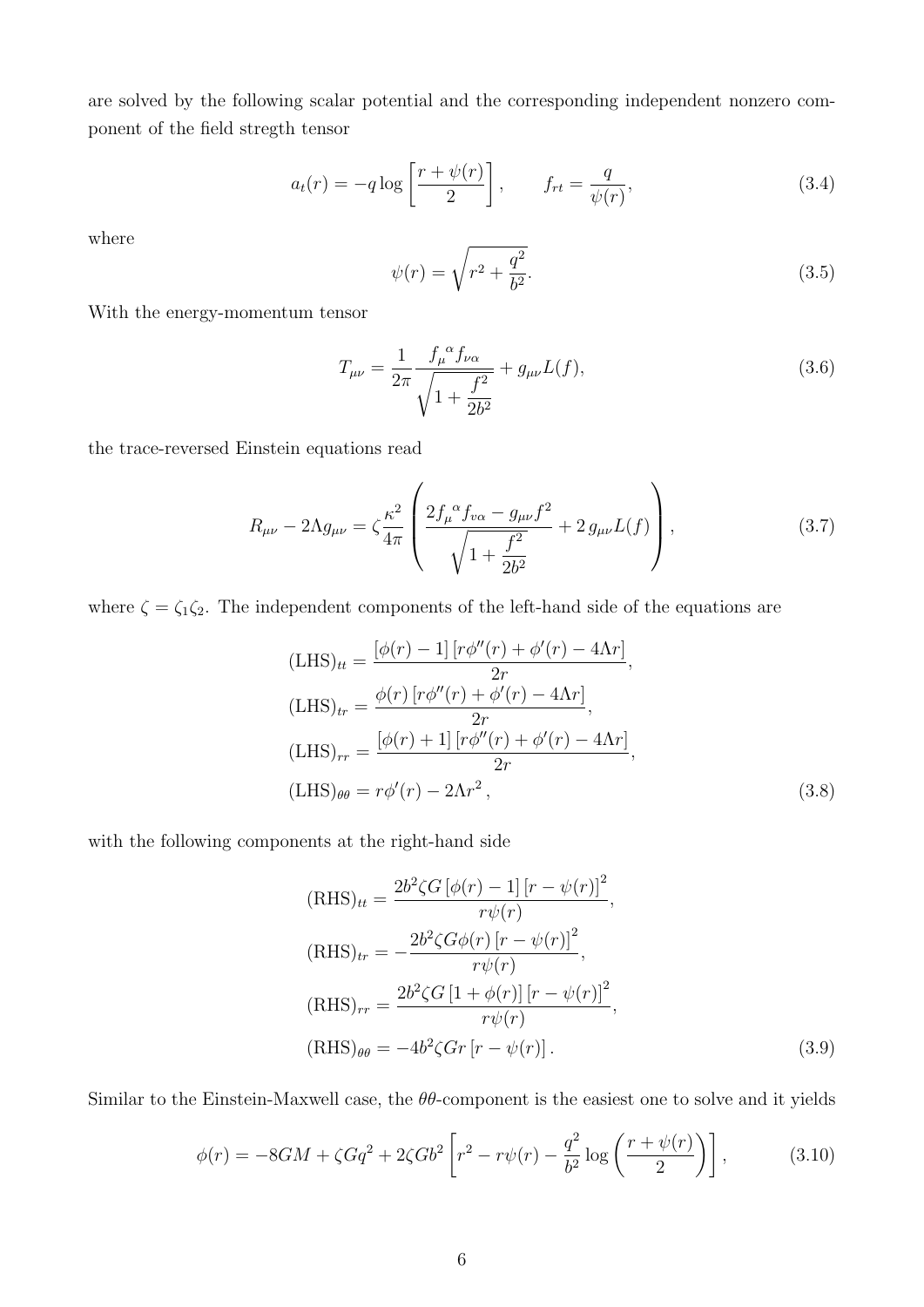which also solves the other components<sup>[4](#page-7-0)</sup>. Note that we have chosen the integration constant such that the expansion around  $b \to \infty$ 

$$
\phi(r) = -8GM + 2\zeta Gq^2 \log(r) + \frac{\zeta Gq^4}{4b^2r^2} + \mathcal{O}\left[\frac{1}{b^3}\right],\tag{3.11}
$$

gives the result for  $\zeta = -1$  in the EM case [\(2.10\)](#page-3-3) at the leading order. The gravitational field in the Newtonian limit is given by

$$
\vec{g} = \frac{1}{2}\vec{\nabla}\phi = -\frac{1}{2}\vec{\nabla}h,
$$
\n
$$
= \frac{2\zeta G \left[q^2 + b^2r\left(r - \sqrt{r^2 - \frac{q^2}{b^2}}\right)\right]}{\psi(r)}
$$
\n(3.12)

which is attractive everywhere when  $\zeta = -1$ . Therefore, we again need to choose one ghost sign in the action. For  $\zeta = -1$ , the Ricci scalar and the electric field corresponding to the single copy  $A_{\mu} = \phi k_{\mu}$  are given by

$$
R(r) = -\frac{4G\left[q^2 + 2b^2r\left(r - \psi(r)\right)\right]}{r\psi(r)},
$$
  
\n
$$
E(r) = \frac{4G\left[q^2 + b^2r\left(r - \psi(r)\right)\right]}{\psi(r)}.
$$
\n(3.13)

Checking their behavior as  $r \to 0$ ,

$$
R(r) = -\frac{4Gbq}{r} + 8Gb^2 - \frac{6Gb^3r}{q} + \mathcal{O}(r^3),
$$
  
\n
$$
E(r) = 4Gbq - 4Gb^2r + \frac{2Gb^3r^2}{q} + \mathcal{O}(r^3),
$$
\n(3.14)

one sees that, while the single copy electric field is regular around the origin, we have a singularity on the gravity side.

For particle orbits, one can ensure to preserve the following main properties of the static solution of Einstein-Maxwell theory by choosing an appropriate set of parameters: i) The Newtonian potential  $V_{\text{Newton}}$  possesses an infinite barrier at short distances and become equal to the effective potential  $V_{\text{eff}}$  at large distances. ii) Timelike particles are forbidden to reach the infinity due to the logaritmic behaviour of the potential as  $r \to \infty$ . iii) There is a critical value  $L_c$  of the angular momentum of the particle such that, when  $L > L_c$ , the effective potential  $V_{\text{eff}}$ develops a local minimum and a local maximum, making stable orbits possible. We refer the reader to Figure [1](#page-8-1) for an explicit demonstration of these properties and the regularity of the solutions, together with the charge density in the gauge theory.

Before proceeding further, we would like to note that, similar to the Einstein-Maxwell theory, one can again make use of the duality of scalars and gauge vectors to realize a solution

<span id="page-7-0"></span><sup>&</sup>lt;sup>4</sup>The static solution for a nonzero cosmological constant and no ghost sign in the action was given in [\[85,](#page-19-4)[86\]](#page-19-5).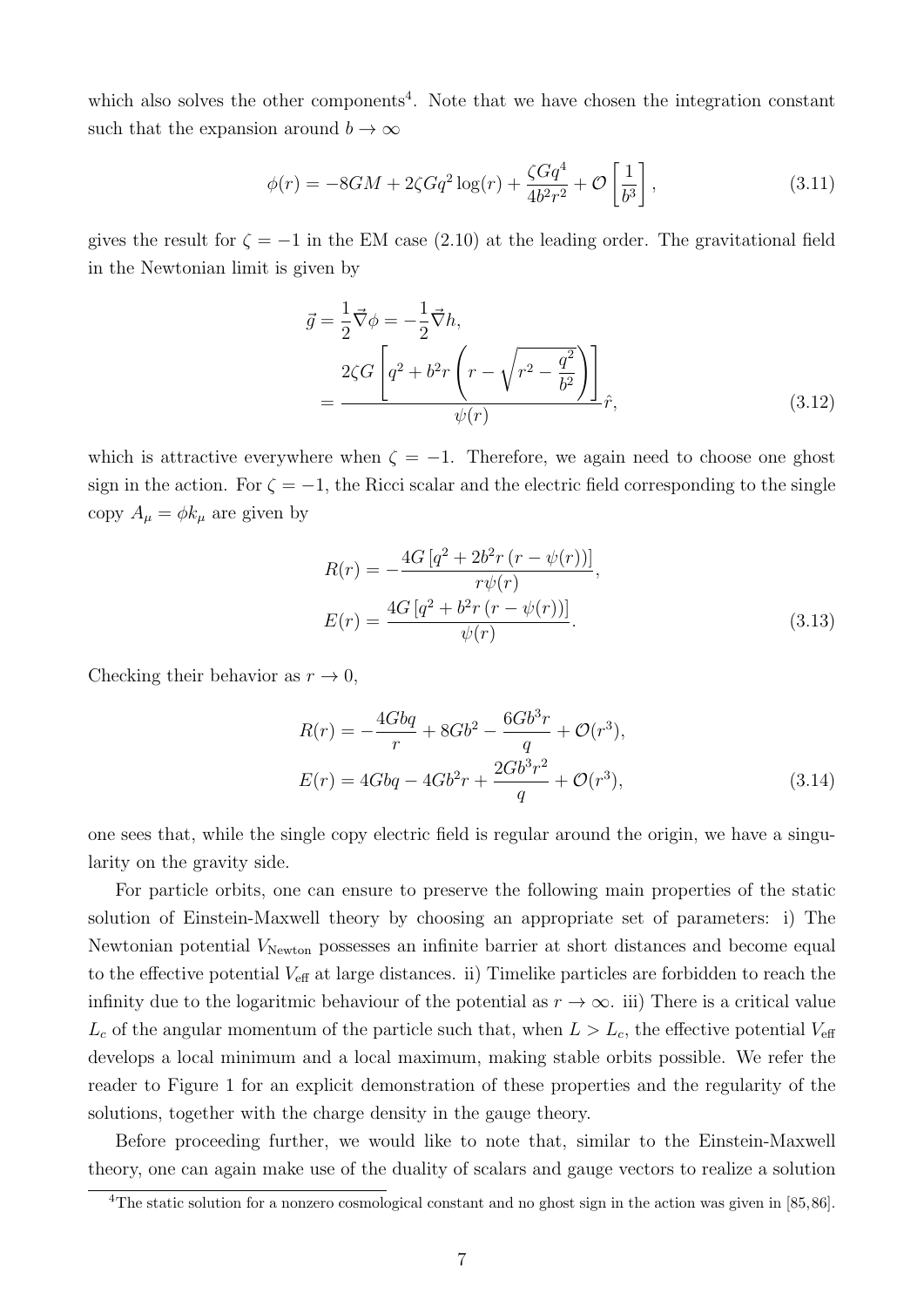

<span id="page-8-1"></span>Figure 1: Details of the static solution of Einstein-Born-Infeld theory for  $(G = 1, M = 1, q = 1)$  $0.525, b = 10$ .

with the same physical properties. The matter part of the Lagrangian is given by

$$
L(\varphi) = -\frac{b^2}{2\pi} \left( 1 - \sqrt{1 + \frac{2\pi}{b^2} (\partial \varphi)^2} \right),\tag{3.15}
$$

which reduces to the free scalar Lagrangian as  $b \to \infty$  and the scalar field should read

$$
\varphi = \sqrt{\frac{M}{2\pi}}\theta, \qquad \qquad M = q^2,\tag{3.16}
$$

in order to obtain the same solution with that of Einstien-Born-Infeld theory up to an integration constant.

#### <span id="page-8-0"></span>4 Generalization of the Scalar Coupling

In this section, we will study a generalization of the scalar coupling which not only allows different possibilities regarding the regularity of the single and double copies, but also demonstrates a simple relation between horizons on the gravity side and the corresponding electric field in Maxwell's theory, which is based on the following observation [\[64\]](#page-18-6): Since the single copy electric field is equal to the derivative of the metric function in BL coordinates  $(E(r) = h'(r))$ , it becomes zero at a maximum, a minimum or a saddle point. Since the horizons are located at the zeros of the metric function  $(h(r_i) = 0)$ , there should exist at least one point between two adjacent horizons where the electric field is zero, corresponding to a minimum or maximum.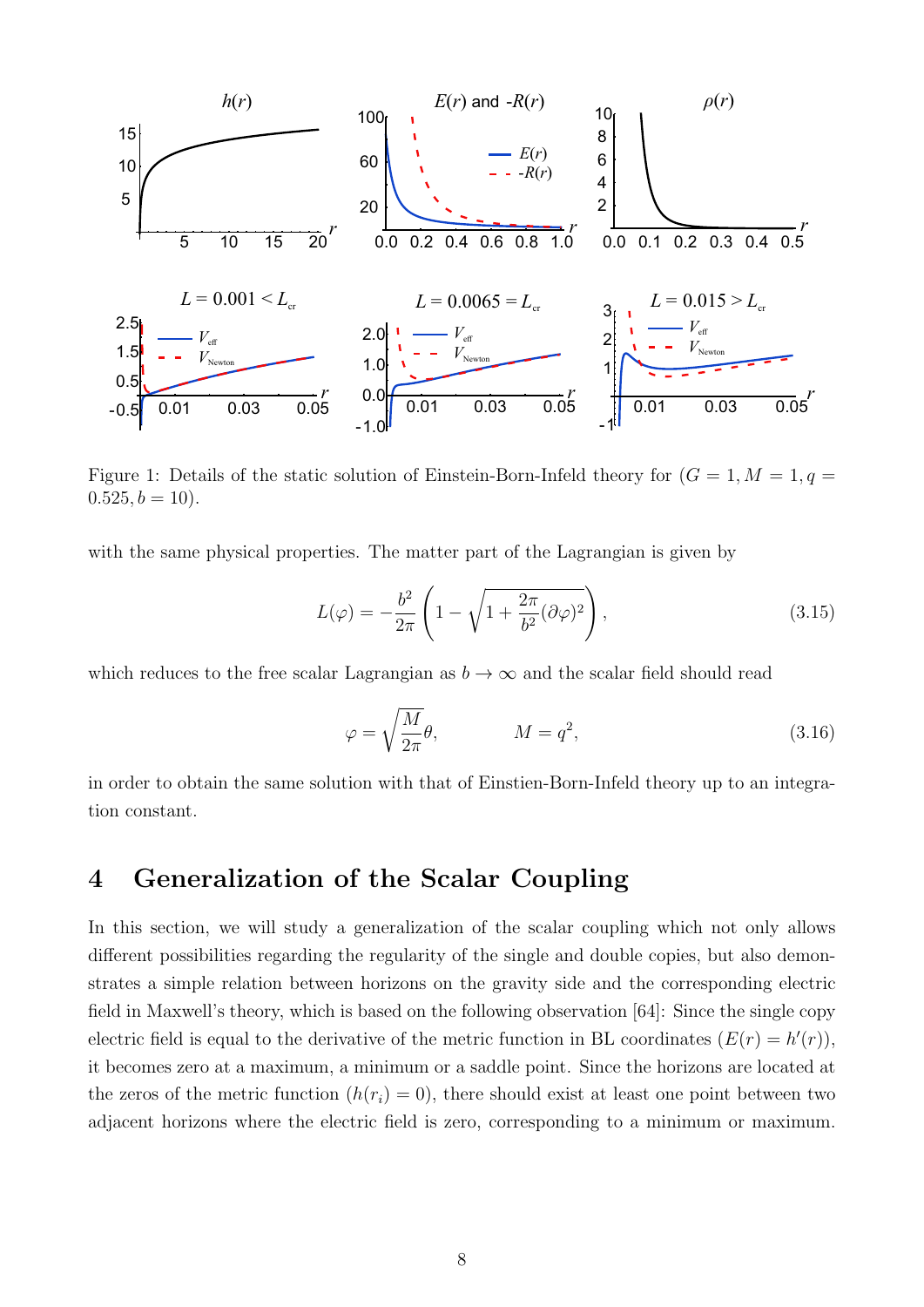The theory that we will consider is described by the action [\[87\]](#page-19-6)

$$
S = \int d^3x \sqrt{-g} \left[ \frac{1}{\kappa^2} (R - 2\Lambda) - Q \right],
$$
\n(4.1)

where the matter term is given by

$$
Q = \sum_{n=1}^{\infty} \alpha_n \ell^{2(n-1)} (\partial \varphi)^{2n}
$$
  
 
$$
- \sum_{m=0}^{\infty} \beta_m \ell^{2(m+1)} (\partial \varphi)^{2m} \left[ (3+2m) R^{\mu\nu} \partial_\mu \varphi \partial_\nu \varphi - R (\partial \varphi)^2 \right]. \tag{4.2}
$$

Here,  $\alpha_n$  and  $\beta_m$  are arbitrary dimensionless constants. The trace-reversed Einstein equations are in the following form

<span id="page-9-0"></span>
$$
R_{\mu\nu} = \frac{\kappa^2}{2} \Theta_{\mu\nu}, \qquad \Theta_{\mu\nu} = \frac{1}{\Gamma(\varphi)} \left[ \widetilde{T}_{\mu\nu} + \frac{4\Lambda}{\kappa^2} g_{\mu\nu} \right]. \tag{4.3}
$$

We give the expressions for  $\Gamma(\varphi), \widetilde{T}_{\mu\nu}$  and the field equation for the scalar field in [A](#page-14-0)ppendix A since they are quite cumbersome and do not play a direct role in our discussion. Applying the usual prescription, we again obtain Maxwell's equations with a source defined in terms of the Θ-tensor as follows

$$
\partial_{\nu}F^{\nu\mu} = gJ^{\mu}, \qquad J^{\mu} = 4\Theta^{\mu}_{0}.
$$
\n(4.4)

This theory admits a family of black holes and horizonless spacetimes whose line elements in BL coordinates are in the form [\(2.17\)](#page-4-0). (see [\[87\]](#page-19-6) for the most general form of the solution). For our purposes, it is enough to take non-zero values for  $(\alpha_1, \alpha_2, \alpha_3, \beta_0, \beta_1)$  and set all the other constants to zero. In this case, for  $\varphi = p \theta$  (p:constant), all the field equations are solved if the metric function is given by

$$
h(r) = \frac{(1 + 8GM)r^4 - \Lambda r^6 - 8\pi G\alpha_1 p^2 r^4 \log(r) + 4\pi G\alpha_2 \ell^2 p^4 + 2\pi G\alpha_3 \ell^4 p^6 r^2}{8\pi G\beta_0 \ell^2 p^2 r^2 + 24\pi G\beta_1 \ell^4 p^4 + r^4},
$$
(4.5)

where we have chosen the integration constant such that such that we recover the free scalar case when  $p =$  $\sqrt{M}$  $\frac{M}{2\pi}$ ,  $\alpha_1 = -\frac{1}{2}$  $\frac{1}{2}$ ,  $\alpha_2 = \alpha_3 = \beta_1 = \beta_2 = \Lambda = 0$ . The curvature scalar and the single copy electric field can be easily calculated from equations [\(2.21\)](#page-4-1) and [\(2.23\)](#page-4-2) respectively. Their expansions around  $r = 0$  are given by

$$
R(r) = \frac{\alpha_3 \beta_0 - 6\alpha_2 \beta_1}{6\beta_1^2 \ell^2} + \frac{\left[c_1 + c_2 \log(r)\right] r^2}{216\pi G \beta_1^3 \ell^4 p^4} + \mathcal{O}(r^3)
$$
  
\n
$$
E(r) = -\frac{r \left(\alpha_3 \beta_0 - 6\alpha_2 \beta_1\right)}{18\beta_1^2 \ell^2} + \mathcal{O}(r^3),
$$
\n(4.6)

where  $c_1 = c_1(G, M, p, \alpha_2, \alpha_3, \beta_0, \beta_1)$  and  $c_2 = c_2(G, p, \alpha_1, \beta_1)$  are constants. From the expansions, we see that one can obtain non-singular single and double copies by taking  $\beta_1 \neq 0$ . When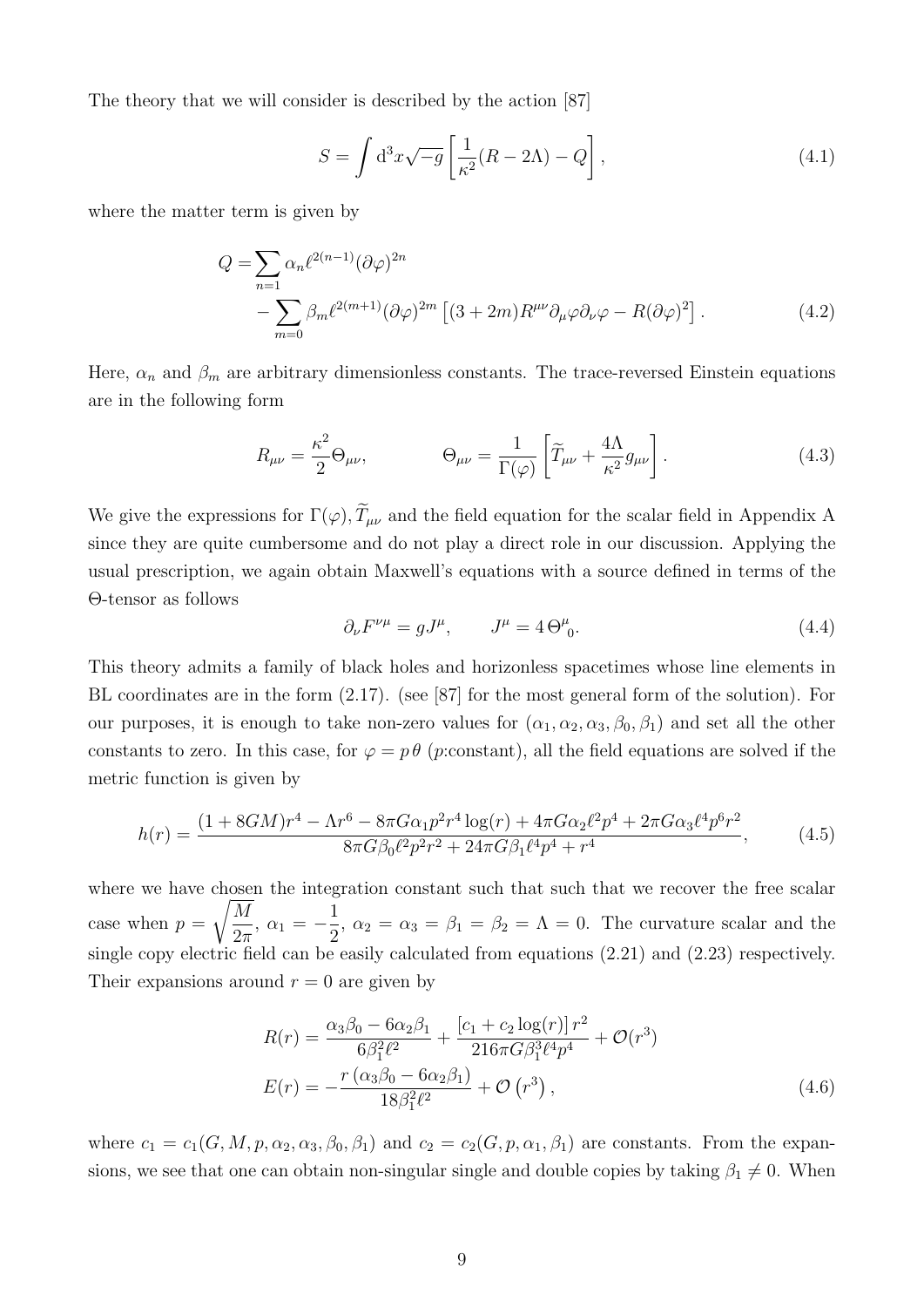$\beta_0 = \beta_1 = 0$ , the expansions around  $r = 0$  become

$$
R(r) = -\frac{24\pi G\alpha_3 \ell^4 p^6}{r^6} - \frac{8\pi G\alpha_2 \ell^2 p^4}{r^4} + \frac{8\pi G\alpha_1 p^2}{r^2} + 6\Lambda + \mathcal{O}(r^3),
$$
  
\n
$$
E(r) = -\frac{8\pi G\alpha_3 \ell^4 p^6}{r^5} - \frac{8\pi G\alpha_2 \ell^2 p^4}{r^3} - \frac{8\pi G\alpha_1 p^2}{r} - 2\Lambda r + \mathcal{O}(r^3).
$$
\n(4.7)

The expression for the electric field shows that one has a point charge at the origin with  $Q = -8\pi G \alpha_1 p^2$ .

We present four cases by using different set of parameters, which are given in Table [1:](#page-13-0)

- Case I: Taking a nonzero value for  $\beta_1$ , we obtain regular single and double copies. This is a horizonless geometry and the electric field  $E(r)$  becomes zero at two points, which are maximum and minimum of the metric function  $h(r)$ .
- Case II: Again taking  $\beta_1 \neq 0$  guarantees the regularity of the single and double copies. There is one event horizon and the electric field  $E(r)$  is zero only at the origin, where the minimum of the metric function  $h(r)$  occurs. Stable orbits exist when  $L > L_{cr}$ .
- Case III:  $\beta_1 \neq 0$  yields regular single and double copies. We have two event horizons and the electic field becomes zero at two points: A local maximum  $(r = 0)$  and a global minimum located between two horizons.
- Case IV:  $\beta_1 = 0$  gives single and double copies which are singular at the origin. There are three event horizons and the electric field is zero at the following points: a local maximum between the first and the second horizons, and a local miminum between the second and the third horizons.

All the details can be seen in Figures [2,](#page-11-0) [3,](#page-11-1) [4](#page-12-0) and [5.](#page-12-1) Although, stable orbits exist for all values of the angular momentum L in cases I, III and IV; there is a critical value  $L_{cr}$ , beyond which, there arises a second region where a particle in a stable orbit can be present. We do not show them explicitly since it is sufficient to show the existence of one such region for our purposes.

#### <span id="page-10-0"></span>5 Summary and Discussions

In this paper, we have studied generalizations of the matter couplings in 3D admitting a static black hole solution which gives rise to the Coulomb's solution as its single copy. For these matter couplings, Einstein-Maxwell theory or GR minimally coupled to a free scalar field, both the double copy and the single copy solution has a singularity at the origin. As a generalization of the former, we studied Einstein-Born-Infeld theory and showed that although the static black hole solution, which admits stable particle orbits, is singular, the single copy electric field is regular at the origin. For the latter, we have intestigated a theory recently discovered in [\[87\]](#page-19-6), which forms an extremely useful theoretical laboratory since the most general solution offers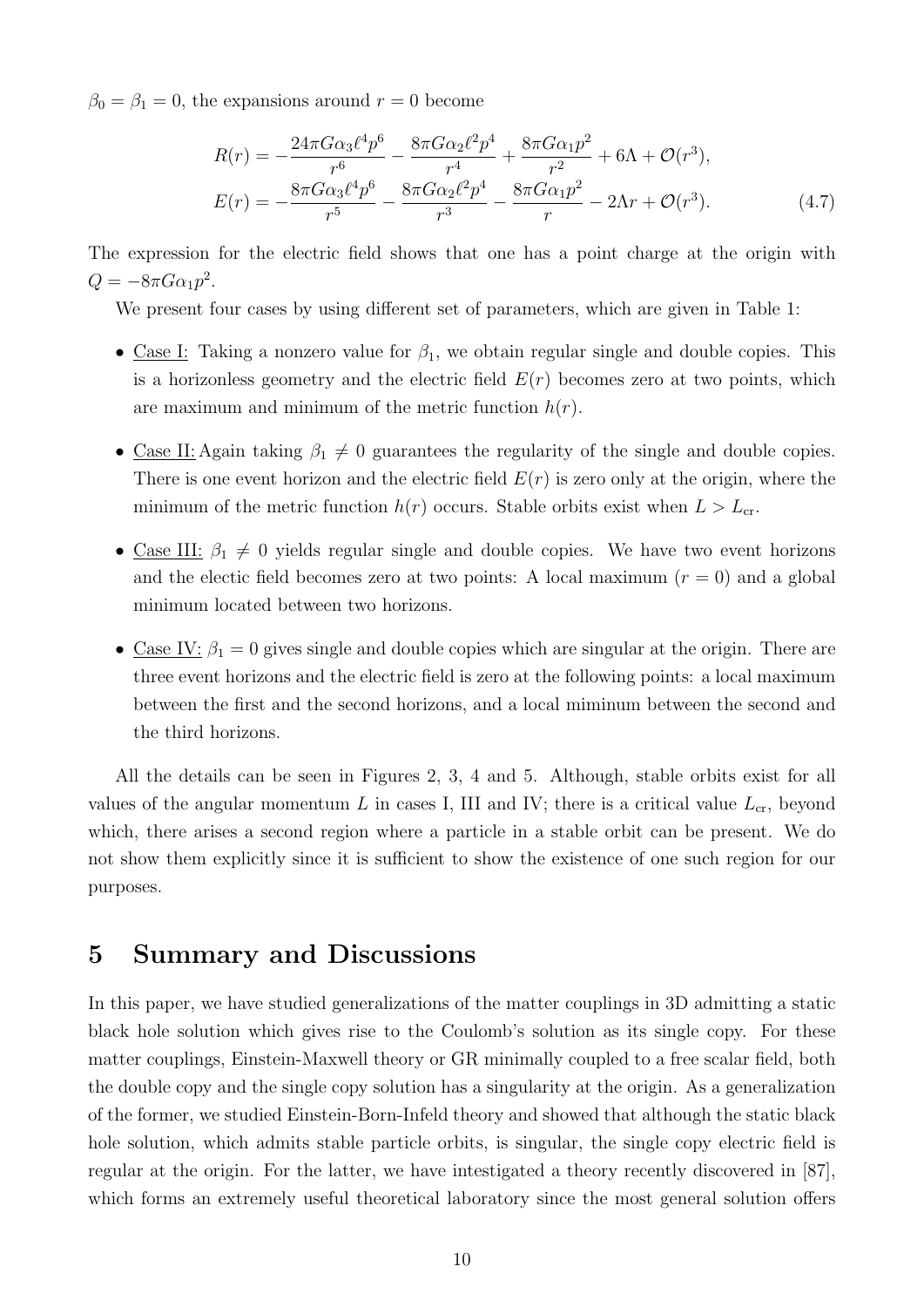

<span id="page-11-0"></span>Figure 2: Details of Case I presented in Section [4](#page-8-0) for parameters given in Table [1.](#page-13-0)



<span id="page-11-1"></span>Figure 3: Details of Case II presented in Section [4](#page-8-0) for parameters given in Table [1.](#page-13-0)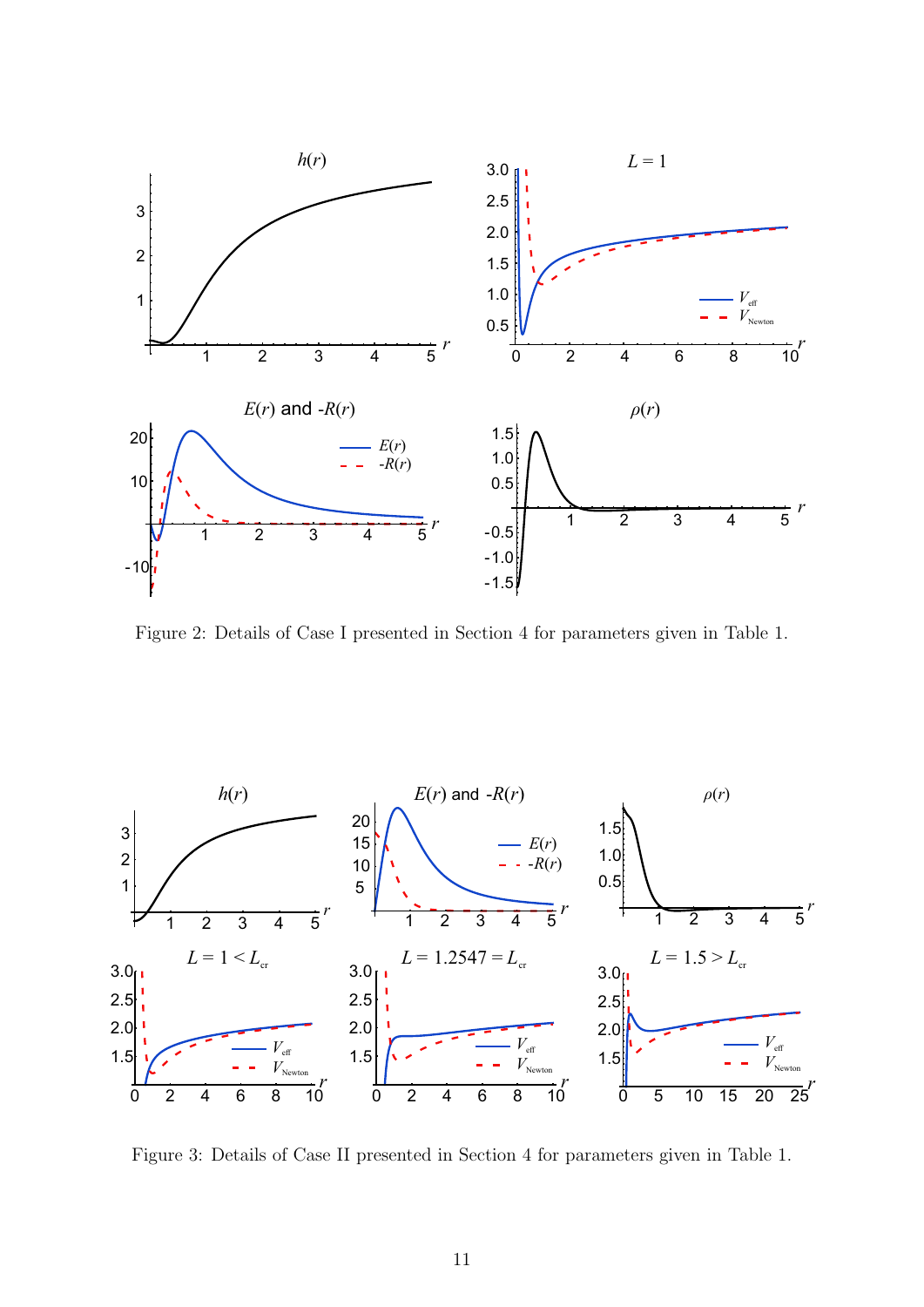

<span id="page-12-0"></span>Figure 4: Details of Case III presented in Section [4](#page-8-0) for parameters given in Table [1.](#page-13-0)



<span id="page-12-1"></span>Figure 5: Details of Case IV presented in Section [4](#page-8-0) for parameters given in Table [1.](#page-13-0) Note that in addition to the nonlocal charge distribution shown in the figure, one has a point charge with  $Q = 2$  at the origin.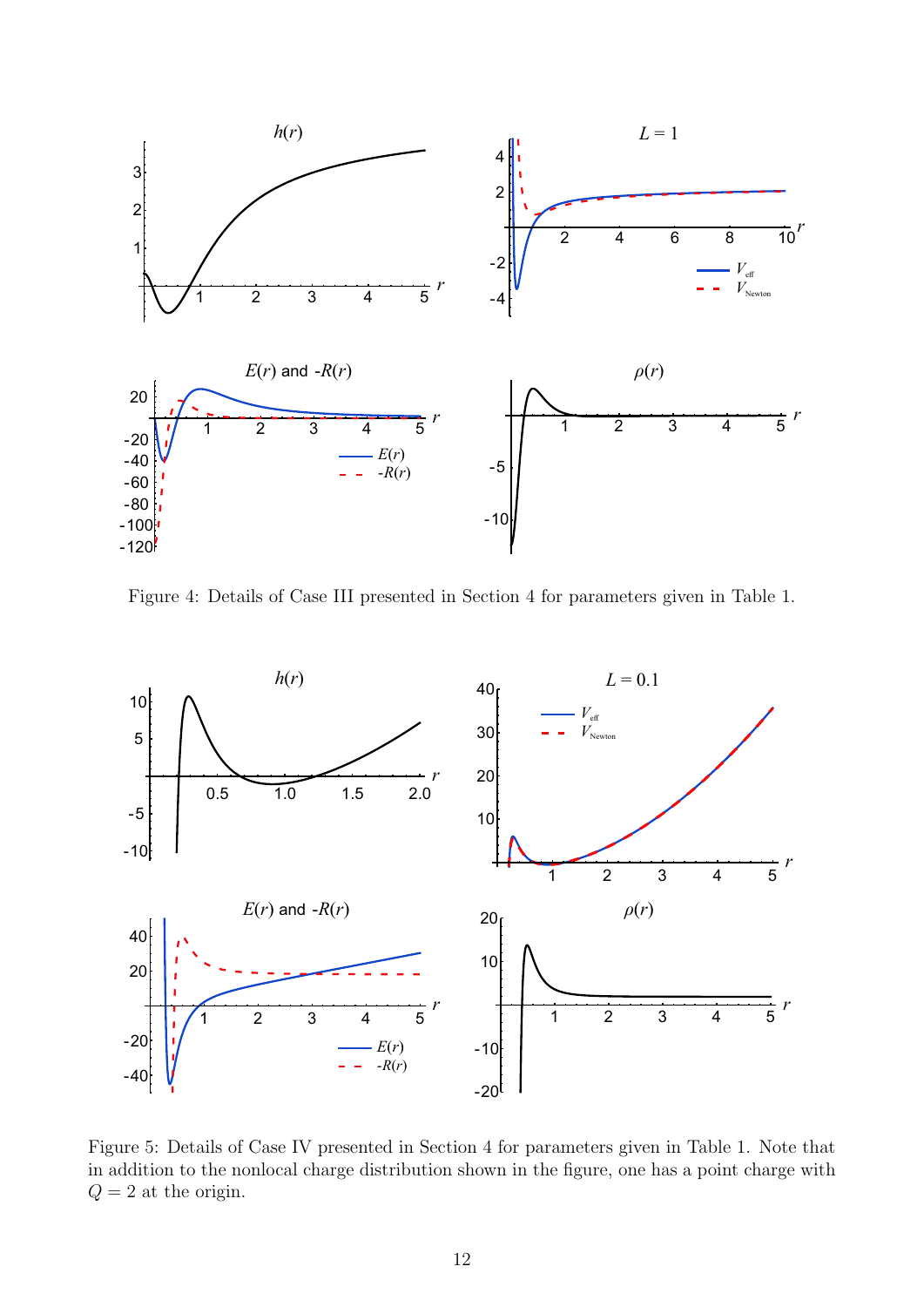|                             | G | М | $\mathcal{p}$            | $\ell$ | Λ                | $\alpha_1$     | $\alpha_2$ | $\alpha_3$ | $\beta_0$ | $\beta_1$ |
|-----------------------------|---|---|--------------------------|--------|------------------|----------------|------------|------------|-----------|-----------|
| Case I<br>(No Horizon)      |   | 4 | $\,M$<br>$2\pi$          |        | $\left( \right)$ | $\overline{2}$ | $-10$      | 30         |           |           |
| Case II<br>(Single Horizon) |   | 4 | $\,M$<br>$2\pi$          |        | $\left( \right)$ | $\overline{2}$ |            |            |           |           |
| Case III<br>(Two Horizons)  |   | 4 | $\,M$<br>$2\pi$          | 1      | $\left( \right)$ | $\overline{2}$ | $-100$     | 100        |           |           |
| Case IV<br>(Three Horizons) |   |   | $\overline{M}$<br>$2\pi$ |        | $-3$ $^{\circ}$  | $\overline{2}$ | 10         | $-5$       |           |           |

<span id="page-13-0"></span>Table 1: Choice of parameters for different solutions of the scalar theory. We always take  $\sqrt{\frac{M}{2\pi}}$  $\frac{M}{2\pi}$ ,  $\alpha_1 = -\frac{1}{2}$  $\frac{1}{2}$ , as in the free scalar case, and  $G = 1$ , which leads to  $\partial_{\nu}F^{\nu\mu} = 2\pi J^{\mu}$ .

different possibilities regarding the regularity of the black hole solution and the number of event horizons. We have given examples where both the double and single copy are regular. Morover, starting from a horizonless geometry, we have considered spacetimes with increasing number of event horizons and exhibited the relation between the event horizons on the gravity side and the corresponding electric field in Maxwell's theory.

All these examples show that many physically important properties of the KS double copy can also be realized in 3D with the most notable exception that, in the simplest case where the single copy is the Coulomb solution, the double copy is a non-vacuum solution which can be obtained by taking the EH term or the matter term with a ghost sign in the action. In the generalizations that we have considered in this paper, we introduced the couplings such that one recovers the Coulomb case in an appropriate limit. However; a wide range of different possibilities exist without this requirement.

As a final note, we would like to mention that there exists a different interpretation of the single copy in the case of a non-minimal coupling on the gravity side. Writing the gravitational field equations [\(4.3\)](#page-9-0) by introducing an effective Newton constant as

$$
R_{\mu\nu} = \frac{\kappa_{\text{eff}}^2}{2} \Theta'_{\mu\nu}, \qquad \kappa_{\text{eff}}^2 = \frac{\kappa^2}{\Gamma(\varphi)}, \qquad (5.1)
$$

where

$$
\Theta_{\mu\nu}^{\prime} = \widetilde{T}_{\mu\nu} + \frac{4\Lambda}{\kappa^2},\tag{5.2}
$$

one can obtain solutions to Maxwell's equations with an effective gauge coupling

$$
\partial_{\nu}F^{\nu\mu} = g_{\text{eff}}J^{\mu}, \qquad J^{\mu} = 4\Theta^{\prime\mu}_{0}, \qquad (5.3)
$$

with the identification  $\kappa_{\text{eff}}^2 \rightarrow 4g_{\text{eff}}$ . In this picture, the cosmological constant plays its usual role in the case of a minimal matter coupling and produces a constant charge density filling all space. However; a dynamical mechanism for the evolution of the gauge coupling seems to be missing on the gauge theory side. This might be an interesting direction for future study.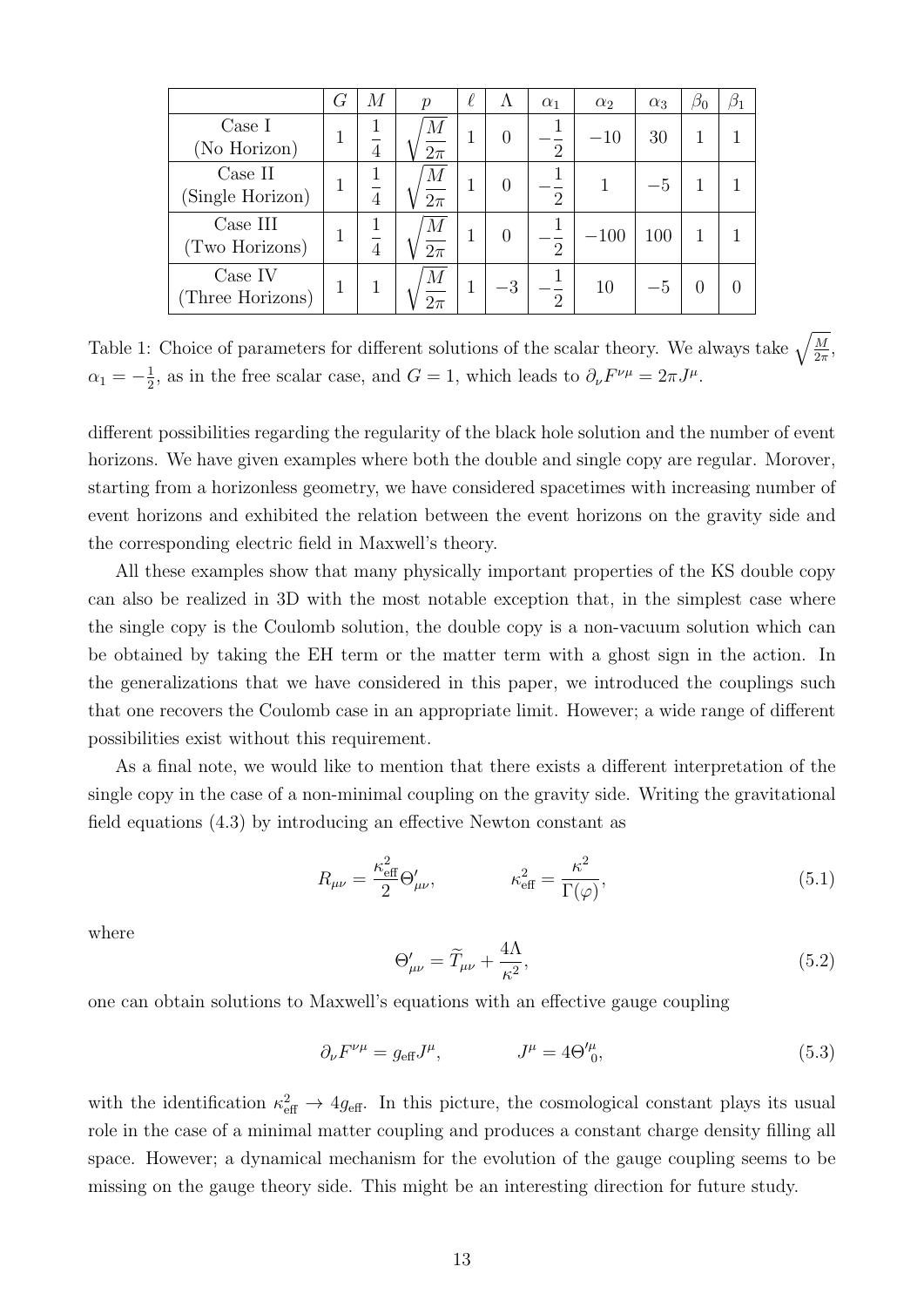#### Acknowledgments

We thank Hasan Yılmaz for his help in creating high-resolution figures.

#### <span id="page-14-0"></span>A Details of the Field Equations of the Scalar Theory

$$
\Gamma(\varphi) = 1 - \frac{\kappa^2}{2} \sum_{m=0} \beta_m \ell^{2(m+1)} (\partial \varphi)^{2(m+1)}
$$
\n(A.1)

$$
\tilde{T}_{\mu\nu} = \tilde{T}^{(1)}_{\mu\nu} + \tilde{T}^{(2)}_{\mu\nu} + \tilde{T}^{(3)}_{\mu\nu},\tag{A.2}
$$

.

where

$$
\tilde{T}^{(1)}_{\mu\nu} = \sum_{n=1} \alpha_n (\partial \varphi)^{2(n-1)} \ell^{2(n-1)} \left( n \partial_\mu \varphi \partial_\nu \varphi - g_{\mu\nu} (n-1) (\partial \varphi)^2 \right)
$$
\n
$$
\tilde{T}^{(2)}_{\mu\nu} = \sum_{m=0} \beta_m \ell^{2(m+1)} (\partial \varphi)^{2(m-1)} \left[ 2(3+2m) R_{\alpha(\mu} \partial_\nu) \varphi \partial^\alpha \varphi (\partial \varphi)^2 + m(3+2m) \partial_\mu \varphi \partial_\nu \varphi R^{\alpha\beta} \partial_\alpha \varphi \partial_\beta \varphi \right.
$$
\n
$$
-(m+1) (\partial \varphi)^2 \left( \partial_\mu \varphi \partial_\nu \varphi R + g_{\mu\nu} R^{\alpha\beta} \partial_\alpha \varphi \partial_\beta \varphi - g_{\mu\nu} R (\partial \varphi)^2 \right) \right],
$$
\n
$$
\tilde{T}^{(3)}_{\mu\nu} = \nabla^\alpha \nabla_{(\mu} E_{\nu)\alpha} - \frac{1}{2} \Box E_{\mu\nu} - \frac{1}{2} g_{\mu\nu} \Box E,
$$
\n(A.3)

with

$$
E_{\mu\nu} = \sum_{m=0} \beta_m \ell^{2(m+1)} (\partial \varphi)^{2m} \left[ (3+2m) \partial_\mu \varphi \partial_\nu \varphi - g_{\mu\nu} (\partial \varphi)^2 \right]. \tag{A.4}
$$

The equation for the scalar field reads

$$
0 = 2\nabla_{\mu} \left[ \sum_{n=1} n \alpha_n \ell^{2n-1} (\partial \phi)^{2(n-1)} \partial^{\mu} \phi \right]
$$
\n
$$
- \sum_{m=0} \beta_m \ell^{2(m+1)} (\partial \phi)^{2(m-1)} \left[ m(3+2m) \partial^{\mu} \phi R^{\alpha \beta} \partial_{\alpha} \phi \partial_{\beta} \phi + (3+2m) (\partial \phi)^2 R^{\mu \alpha} \partial_{\alpha} \phi - (m+1) R (\partial \phi)^2 \partial^{\mu} \phi \right] \right]
$$
\n(A.6)

#### <span id="page-14-1"></span>References

- <span id="page-14-2"></span>[1] Z. Bern, J. J. M. Carrasco and H. Johansson, "Perturbative Quantum Gravity as a Double Copy of Gauge Theory," Phys. Rev. Lett. 105, 061602 (2010) [[arXiv:1004.0476](http://arxiv.org/abs/1004.0476)]
- <span id="page-14-3"></span>[2] Z. Bern, T. Dennen, Y. t. Huang and M. Kiermaier, "Gravity as the Square of Gauge Theory," Phys. Rev. D 82, 065003 (2010) [[arXiv:1004.0476](http://arxiv.org/abs/1004.0476)]
- <span id="page-14-4"></span>[3] A. Luna, R. Monteiro, I. Nicholson, A. Ochirov, D. O'Connell, N. Westerberg and C. D. White, "Perturbative spacetimes from Yang-Mills theory," JHEP 04, 069 (2017) [[arXiv:1611.07508](http://arxiv.org/abs/1611.07508)]
- [4] W. D. Goldberger and A. K. Ridgway, "Radiation and the classical double copy for color charges," Phys. Rev. D 95, no.12, 125010 (2017) [[arXiv:1611.03493](http://arxiv.org/abs/1611.03493)]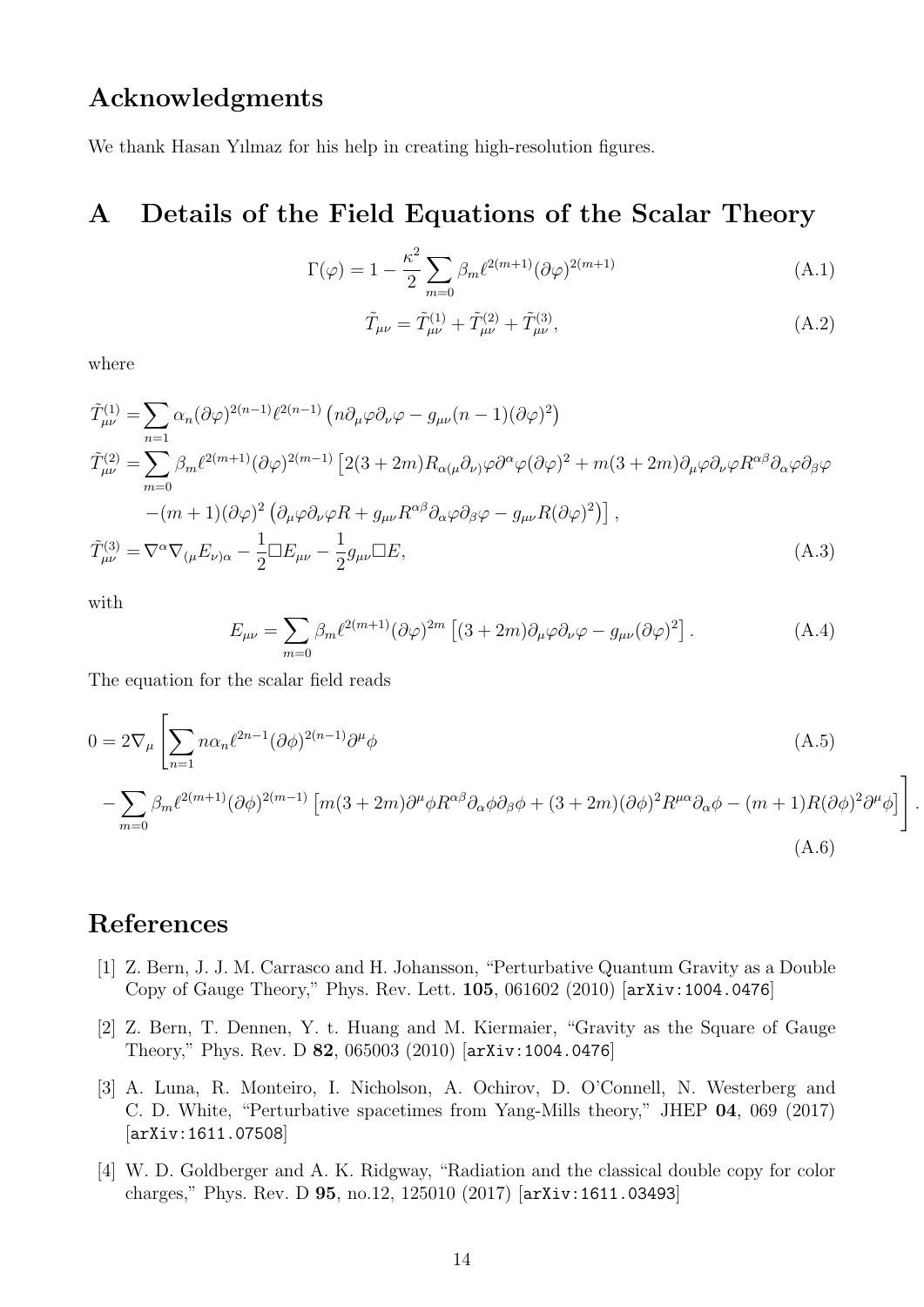- [5] W. D. Goldberger, S. G. Prabhu and J. O. Thompson, "Classical gluon and graviton radiation from the bi-adjoint scalar double copy," Phys. Rev. D 96, no.6, 065009 (2017) [[arXiv:1705.09263](http://arxiv.org/abs/1705.09263)]
- [6] W. D. Goldberger and A. K. Ridgway, "Bound states and the classical double copy," Phys. Rev. D 97, no.8, 085019 (2018) [[arXiv:1711.09493](http://arxiv.org/abs/1711.09493)]
- [7] W. D. Goldberger, J. Li and S. G. Prabhu, "Spinning particles, axion radiation, and the classical double copy," Phys. Rev. D 97, no.10, 105018 (2018) [[arXiv:1712.09250](http://arxiv.org/abs/1712.09250)]
- [8] C. H. Shen, "Gravitational Radiation from Color-Kinematics Duality," JHEP 11, 162 (2018) [[arXiv:1806.07388](http://arxiv.org/abs/1806.07388)]
- [9] M. Carrillo González, R. Penco and M. Trodden, "Radiation of scalar modes and the classical double copy," JHEP 11, 065 (2018) [[arXiv:1809.04611](http://arxiv.org/abs/1809.04611)]
- [10] J. Plefka, J. Steinhoff and W. Wormsbecher, "Effective action of dilaton gravity as the classical double copy of Yang-Mills theory," Phys. Rev. D 99, no.2, 024021 (2019) [[arXiv:1807.09859](http://arxiv.org/abs/1807.09859)]
- [11] J. Plefka, C. Shi, J. Steinhoff and T. Wang, "Breakdown of the classical double copy for the effective action of dilaton-gravity at NNLO," Phys. Rev. D 100, no.8, 086006 (2019) [[arXiv:1906.05875](http://arxiv.org/abs/1906.05875)]
- [12] W. D. Goldberger and J. Li, "Strings, extended objects, and the classical double copy," JHEP 02, 092 (2020) [[arXiv:1912.01650](http://arxiv.org/abs/1912.01650)]
- [13] A. P.V. and A. Manu, "Classical double copy from Color Kinematics duality: A proof in the soft limit," Phys. Rev. D 101, no.4, 046014 (2020) [[arXiv:1907.10021](http://arxiv.org/abs/1907.10021)]
- [14] A. Anastasiou, L. Borsten, M. J. Duff, L. J. Hughes and S. Nagy, "Yang-Mills origin of gravitational symmetries," Phys. Rev. Lett. 113, no.23, 231606 (2014) [[arXiv:1408.4434](http://arxiv.org/abs/1408.4434)]
- [15] L. Borsten and M. J. Duff, "Gravity as the square of Yang–Mills?," Phys. Scripta 90, 108012 (2015) [[arXiv:1602.08267](http://arxiv.org/abs/1602.08267)]
- [16] A. Anastasiou, L. Borsten, M. J. Duff, M. J. Hughes, A. Marrani, S. Nagy and M. Zoccali, "Twin supergravities from Yang-Mills theory squared," Phys. Rev. D 96, no.2, 026013 (2017) [[arXiv:1610.07192](http://arxiv.org/abs/1610.07192)]
- [17] G. L. Cardoso, S. Nagy and S. Nampuri, "A double copy for  $\mathcal{N}=2$  supergravity: a linearised tale told on-shell," JHEP 10, 127 (2016) [[arXiv:1609.05022](http://arxiv.org/abs/1609.05022)]
- [18] L. Borsten, " $D = 6$ ,  $\mathcal{N} = (2, 0)$  and  $\mathcal{N} = (4, 0)$  theories," Phys. Rev. D **97**, no.6, 066014 (2018) [[arXiv:1708.02573](http://arxiv.org/abs/1708.02573)]
- [19] A. Anastasiou, L. Borsten, M. J. Duff, A. Marrani, S. Nagy and M. Zoccali, "The Mile High Magic Pyramid," Contemp. Math. 721, 1-27 (2019) [[arXiv:1711.08476](http://arxiv.org/abs/1711.08476)]
- [20] A. Anastasiou, L. Borsten, M. J. Duff, S. Nagy and M. Zoccali, "Gravity as Gauge Theory Squared: A Ghost Story," Phys. Rev. Lett. 121, no.21, 211601 (2018) [[arXiv:1807.02486](http://arxiv.org/abs/1807.02486)]
- [21] G. Lopes Cardoso, G. Inverso, S. Nagy and S. Nampuri, "Comments on the double copy construction for gravitational theories," PoS CORFU2017, 177 (2018) [[arXiv:1803.07670](http://arxiv.org/abs/1803.07670)]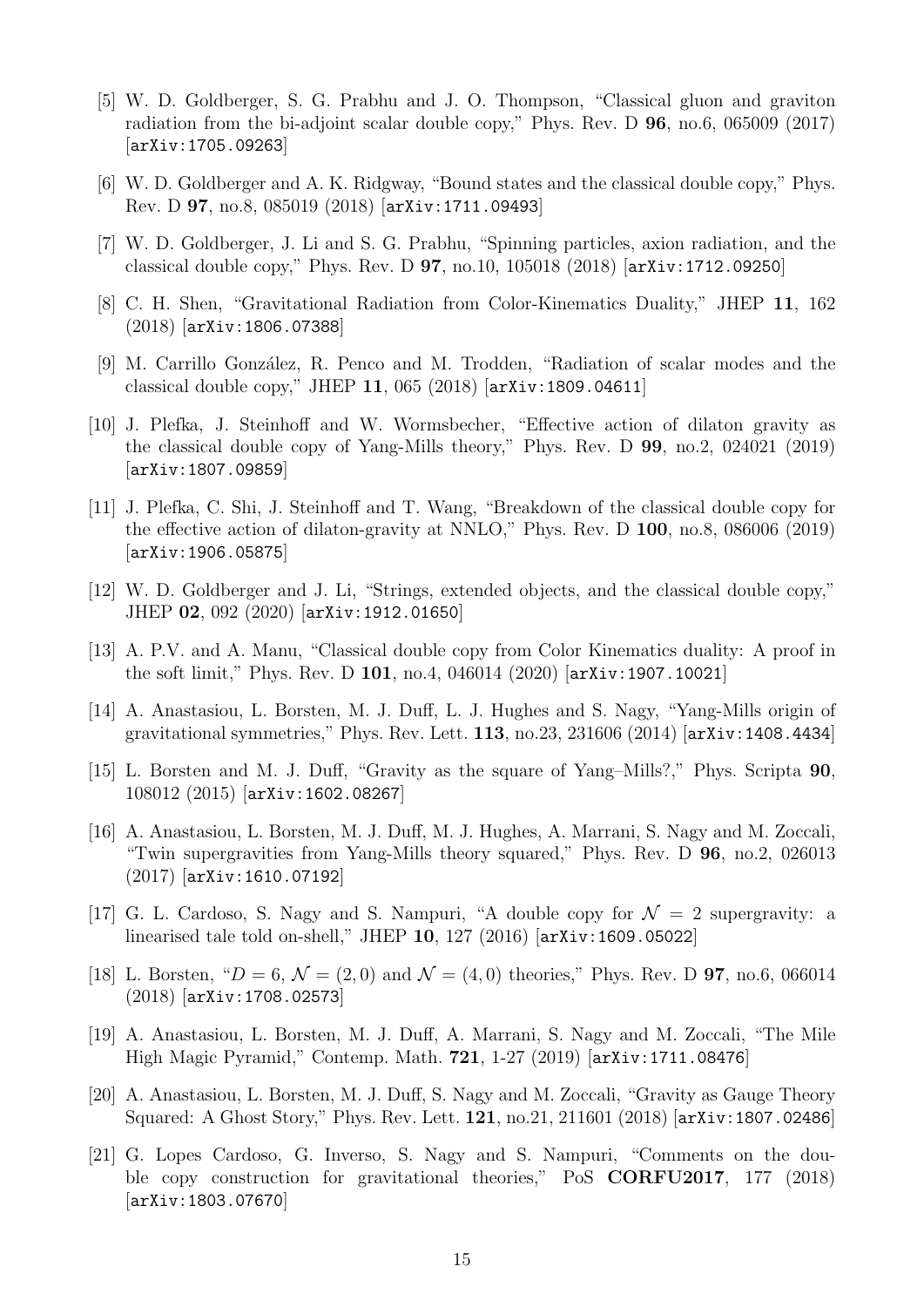- [22] A. Luna, S. Nagy and C. White, "The convolutional double copy: a case study with a point," JHEP 09, 062 (2020) [[arXiv:2004.11254](http://arxiv.org/abs/2004.11254)]
- [23] L. Borsten and S. Nagy, "The pure BRST Einstein-Hilbert Lagrangian from the doublecopy to cubic order," JHEP 07, 093 (2020) [[arXiv:2004.14945](http://arxiv.org/abs/2004.14945)]
- [24] L. Borsten, B. Jurčo, H. Kim, T. Macrelli, C. Saemann and M. Wolf, "BRST-Lagrangian Double Copy of Yang-Mills Theory," Phys. Rev. Lett. 126 (2021), 191601 [[arXiv:2007.13803](http://arxiv.org/abs/2007.13803)]
- [25] A. Luna, I. Nicholson, D. O'Connell and C. D. White, "Inelastic Black Hole Scattering from Charged Scalar Amplitudes," JHEP 03, 044 (2018) [[arXiv:1711.03901](http://arxiv.org/abs/1711.03901)]
- [26] D. A. Kosower, B. Maybee and D. O'Connell, "Amplitudes, Observables, and Classical Scattering," JHEP 02, 137 (2019) [[arXiv:1811.10950](http://arxiv.org/abs/1811.10950)]
- [27] B. Maybee, D. O'Connell and J. Vines, "Observables and amplitudes for spinning particles and black holes," JHEP 12, 156 (2019) [[arXiv:1906.09260](http://arxiv.org/abs/1906.09260)]
- [28] Y. F. Bautista and A. Guevara, "On the double copy for spinning matter," JHEP 11, 184 (2021) [[arXiv:1908.11349](http://arxiv.org/abs/1908.11349)]
- [29] Y. F. Bautista and A. Guevara, "From Scattering Amplitudes to Classical Physics: Universality, Double Copy and Soft Theorems," [[arXiv:1903.12419](http://arxiv.org/abs/1903.12419)]
- [30] C. Cheung, I. Z. Rothstein and M. P. Solon, "From Scattering Amplitudes to Classical Potentials in the Post-Minkowskian Expansion," Phys. Rev. Lett. 121, no.25, 251101 (2018) [[arXiv:1808.02489](http://arxiv.org/abs/1808.02489)]
- [31] Z. Bern, C. Cheung, R. Roiban, C. H. Shen, M. P. Solon and M. Zeng, "Black Hole Binary Dynamics from the Double Copy and Effective Theory," JHEP 10, 206 (2019) [[arXiv:1908.01493](http://arxiv.org/abs/1908.01493)]
- [32] Z. Bern, C. Cheung, R. Roiban, C. H. Shen, M. P. Solon and M. Zeng, "Scattering Amplitudes and the Conservative Hamiltonian for Binary Systems at Third Post-Minkowskian Order," Phys. Rev. Lett. 122, no.20, 201603 (2019) [[arXiv:1901.04424](http://arxiv.org/abs/1901.04424)]
- [33] Z. Bern, A. Luna, R. Roiban, C. H. Shen and M. Zeng, "Spinning black hole binary dynamics, scattering amplitudes, and effective field theory," Phys. Rev. D 104, no.6, 065014 (2021) [[arXiv:2005.03071](http://arxiv.org/abs/2005.03071)]
- [34] D. Kosmopoulos and A. Luna, "Quadratic-in-spin Hamiltonian at  $\mathcal{O}(G^2)$  from scattering amplitudes," JHEP 07, 037 (2021) [[arXiv:2102.10137](http://arxiv.org/abs/2102.10137)]
- [35] G. Kälin and R. A. Porto, "From Boundary Data to Bound States," JHEP 01, 072 (2020) [[arXiv:1910.03008](http://arxiv.org/abs/1910.03008)]
- [36] G. Kälin and R. A. Porto, "Post-Minkowskian Effective Field Theory for Conservative Binary Dynamics," JHEP 11, 106 (2020) [[arXiv:2006.01184](http://arxiv.org/abs/2006.01184)]
- [37] G. L. Almeida, S. Foffa and R. Sturani, "Classical Gravitational Self-Energy from Double Copy," JHEP 11, 165 (2020) [[arXiv:2008.06195](http://arxiv.org/abs/2008.06195)]
- [38] H. Godazgar, M. Godazgar, R. Monteiro, D. P. Veiga and C. N. Pope, "Weyl Double Copy for Gravitational Waves," Phys. Rev. Lett. 126 (2021) no.10, 101103 [[arXiv:2010.02925](http://arxiv.org/abs/2010.02925)]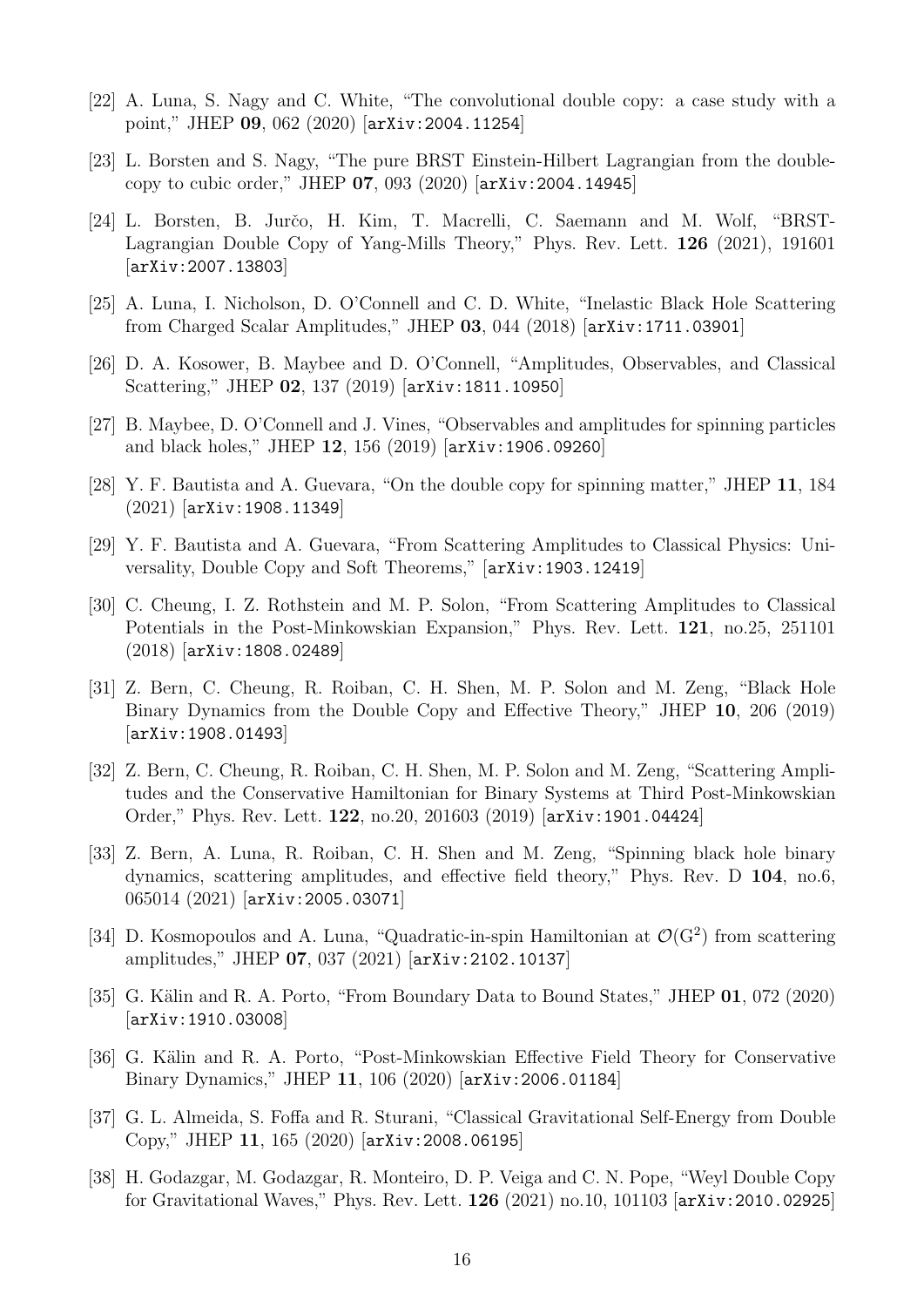- [39] D. A. Easson, T. Manton and A. Svesko, "Sources in the Weyl Double Copy," Phys. Rev. Lett. 127, no.27, 271101 (2021) [[arXiv:2110.02293](http://arxiv.org/abs/2110.02293)]
- <span id="page-17-0"></span>[40] E. Chacón, H. García-Compeán, A. Luna, R. Monteiro and C. D. White, "New heavenly double copies," JHEP 03 (2021), 247 [[arXiv:2008.09603](http://arxiv.org/abs/2008.09603)]
- <span id="page-17-1"></span>[41] R. Monteiro, D. O'Connell and C. D. White, "Black holes and the double copy," JHEP 12, 056 (2014) [[arXiv:1410.0239](http://arxiv.org/abs/1410.0239)]
- <span id="page-17-2"></span>[42] M. Gurses and F. Gursey, "Lorentz Covariant Treatment of the Kerr-Schild Metric," J. Math. Phys. 16, 2385 (1975) [[doi:10.1063/1.522480](http://doi.org/10.1063/1.522480)]
- <span id="page-17-3"></span>[43] A. Luna, R. Monteiro, I. Nicholson and D. O'Connell, "Type D Spacetimes and the Weyl Double Copy," Class. Quant. Grav. 36, 065003 (2019) [[arXiv:1810.08183](http://arxiv.org/abs/1810.08183)]
- <span id="page-17-4"></span>[44] A. Luna, R. Monteiro, D. O'Connell and C. D. White, "The classical double copy for Taub–NUT spacetime," Phys. Lett. B 750, 272-277 (2015) [[arXiv:1507.01869](http://arxiv.org/abs/1507.01869)]
- [45] N. Bahjat-Abbas, A. Luna and C. D. White, "The Kerr-Schild double copy in curved spacetime," JHEP 12, 004 (2017) [[arXiv:1710.01953](http://arxiv.org/abs/1710.01953)]
- [46] M. Carrillo-González, R. Penco and M. Trodden, "The classical double copy in maximally symmetric spacetimes," JHEP 04, 028 (2018) [[arXiv:1711.01296](http://arxiv.org/abs/1711.01296)]
- [47] G. Alkac, M. K. Gumus and M. Tek, "The Kerr-Schild Double Copy in Lifshitz Spacetime," JHEP 05, 214 (2021) [arXiv:2103.06986 [hep-th]]. [[arXiv:2103.06986](http://arxiv.org/abs/2103.06986)]
- [48] A. Luna, R. Monteiro, I. Nicholson, D. O'Connell and C. D. White, "The double copy: Bremsstrahlung and accelerating black holes," JHEP 06, 023 (2016) [[arXiv:1603.05737](http://arxiv.org/abs/1603.05737)]
- [49] D. S. Berman, E. Chacón, A. Luna and C. D. White, "The self-dual classical double copy, and the Eguchi-Hanson instanton," JHEP  $01$ , 107 (2019)  $\left[ \arxiv:1809.04063 \right]$
- [50] I. Bah, R. Dempsey and P. Weck, "Kerr-Schild Double Copy and Complex Worldlines," JHEP 02, 180 (2020) [[arXiv:1910.04197](http://arxiv.org/abs/1910.04197)]
- [51] A. Banerjee, E. Ó. Colgáin, J. A. Rosabal and H. Yavartanoo, Phys. Rev. D 102, 126017 (2020) [[arXiv:1912.02597](http://arxiv.org/abs/1912.02597)]
- [52] A. Ilderton, "Screw-symmetric gravitational waves: a double copy of the vortex," Phys. Lett. B 782, 22-27 (2018) [[arXiv:1804.07290](http://arxiv.org/abs/1804.07290)]
- [53] K. Lee, "Kerr-Schild Double Field Theory and Classical Double Copy," JHEP 10, 027 (2018) [[arXiv:1807.08443](http://arxiv.org/abs/1807.08443)]
- [54] W. Cho and K. Lee, "Heterotic Kerr-Schild Double Field Theory and Classical Double Copy," JHEP 07, 030 (2019) [[arXiv:1904.11650](http://arxiv.org/abs/1904.11650)]
- [55] E. Lescano and J. A. Rodríguez, " $\mathcal{N} = 1$  supersymmetric Double Field Theory and the generalized Kerr-Schild ansatz," JHEP 10, 148 (2020) [[arXiv:2002.07751](http://arxiv.org/abs/2002.07751)]
- [56] E. Lescano and J. A. Rodríguez, "Higher-derivative heterotic Double Field Theory and classical double copy," JHEP 07, 072 (2021) [[arXiv:2101.03376](http://arxiv.org/abs/2101.03376)]
- [57] K. Kim, K. Lee, R. Monteiro, I. Nicholson and D. Peinador Veiga, "The Classical Double Copy of a Point Charge," JHEP 02, 046 (2020) [[arXiv:1912.02177](http://arxiv.org/abs/1912.02177)]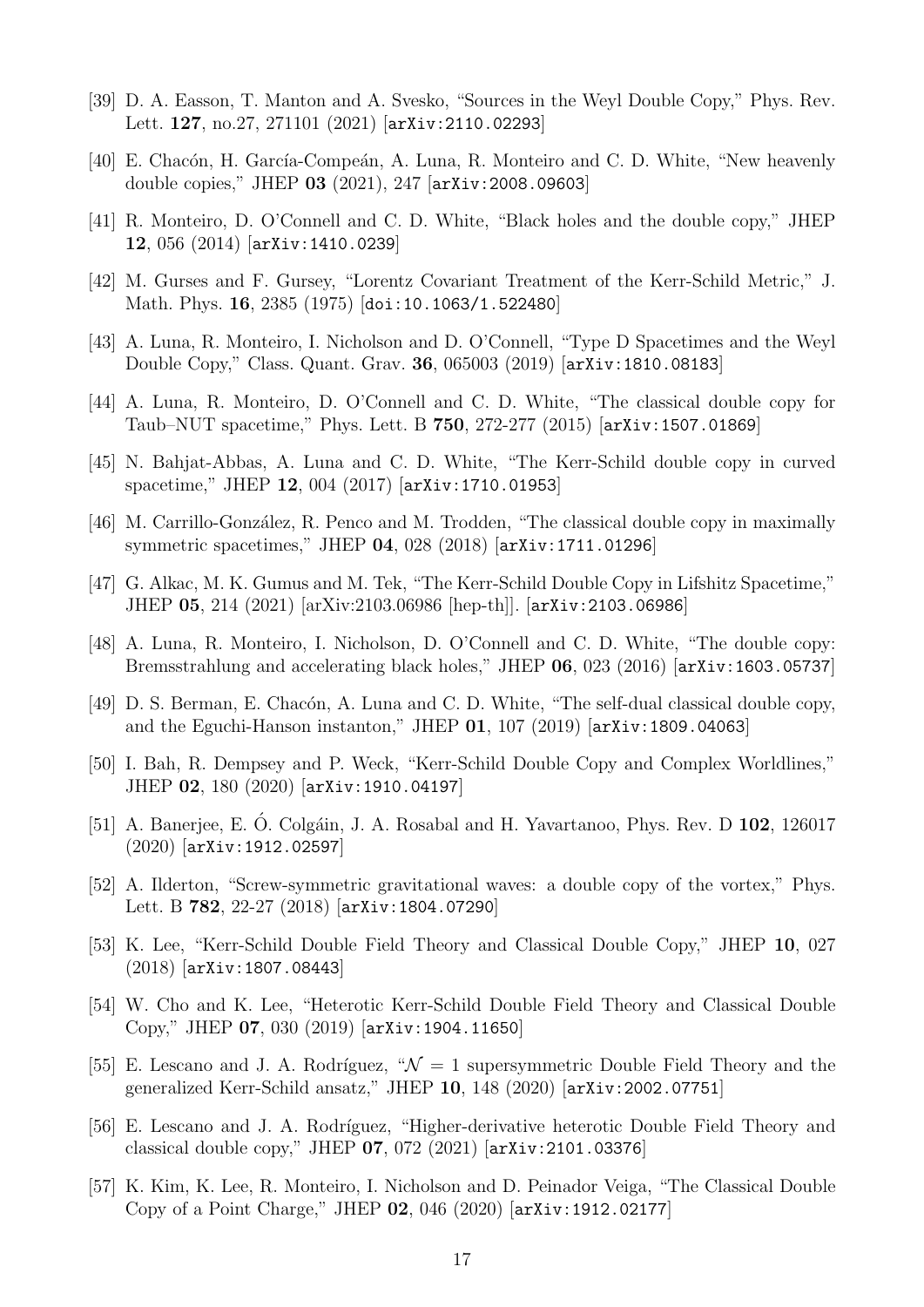- [58] C. Keeler, T. Manton and N. Monga, "From Navier-Stokes to Maxwell via Einstein," JHEP 08, 147 (2020) [[arXiv:2005.04242](http://arxiv.org/abs/2005.04242)]
- [59] Y. T. Huang, U. Kol and D. O'Connell, "Double copy of electric-magnetic duality," Phys. Rev. D 102, no.4, 046005 (2020) [[arXiv:1911.06318](http://arxiv.org/abs/1911.06318)]
- [60] R. Alawadhi, D. S. Berman, B. Spence and D. Peinador Veiga, "S-duality and the double copy," JHEP 03, 059 (2020) [[arXiv:1911.06797](http://arxiv.org/abs/1911.06797)]
- [61] R. Alawadhi, D. S. Berman and B. Spence, "Weyl doubling," JHEP 09, 127 (2020) [[arXiv:2007.03264](http://arxiv.org/abs/2007.03264)]
- [62] G. Elor, K. Farnsworth, M. L. Graesser and G. Herczeg, "The Newman-Penrose Map and the Classical Double Copy," JHEP 12, 121 (2020) [[arXiv:2006.08630](http://arxiv.org/abs/2006.08630)]
- [63] D. S. Berman, K. Kim and K. Lee, "The classical double copy for M-theory from a Kerr-Schild ansatz for exceptional field theory," JHEP 04 (2021), 071 [arXiv: 2010.08255]
- <span id="page-18-6"></span>[64] D. A. Easson, C. Keeler and T. Manton, "Classical double copy of nonsingular black holes," Phys. Rev. D 102, no.8, 086015 (2020) [[arXiv:2007.16186](http://arxiv.org/abs/2007.16186)]
- <span id="page-18-8"></span>[65] O. Pasarin and A. A. Tseytlin, "Generalised Schwarzschild metric from double copy of point-like charge solution in Born-Infeld theory," Phys. Lett. B 807 (2020), 135594 [[arXiv:2005.12396](http://arxiv.org/abs/2005.12396)]
- <span id="page-18-5"></span>[66] M. Carrillo González, B. Melcher, K. Ratliff, S. Watson and C. D. White, "The classical double copy in three spacetime dimensions," JHEP  $07$ , 167 (2019)  $\left[ \ar{\text{Xiv}}:1904.11001 \right]$
- [67] M. K. Gumus and G. Alkac, "More on the classical double copy in three spacetime dimensions," Phys. Rev. D 102, no.2, 024074 (2020) [[arXiv:2006.00552](http://arxiv.org/abs/2006.00552)]
- <span id="page-18-0"></span>[68] G. Alkac, M. K. Gumus and M. A. Olpak, "Kerr-Schild double copy of the Coulomb solution in three dimensions," Phys. Rev. D 104 (2021) no.4, 044034 [[arXiv:2105.11550](http://arxiv.org/abs/2105.11550)]
- <span id="page-18-1"></span>[69] Z. Bern, J. J. Carrasco, M. Chiodaroli, H. Johansson and R. Roiban, "The Duality Between Color and Kinematics and its Applications," [[arXiv:1909.01358](http://arxiv.org/abs/1909.01358)]
- [70] D. A. Kosower, R. Monteiro and D. O'Connell, "The SAGEX Review on Scattering Amplitudes, Chapter 14: Classical Gravity from Scattering Amplitudes," [[arXiv:2203.13025](http://arxiv.org/abs/2203.13025)]
- <span id="page-18-2"></span>[71] T. Adamo, J. J. M. Carrasco, M. Carrillo-González, M. Chiodaroli, H. Elvang, H. Johansson, D. O'Connell, R. Roiban and O. Schlotterer, "Snowmass White Paper: the Double Copy and its Applications," [arXiv:2204.06547 [hep-th]].
- <span id="page-18-3"></span>[72] C. D. White, "Twistorial Foundation for the Classical Double Copy," Phys. Rev. Lett. 126, no.6, 061602 (2021) [[arXiv:2012.02479](http://arxiv.org/abs/2012.02479)]
- [73] E. Chacón, S. Nagy and C. D. White, "The Weyl double copy from twistor space," [[arXiv:2103.16441](http://arxiv.org/abs/2103.16441)]
- <span id="page-18-4"></span>[74] K. Farnsworth, M. L. Graesser and G. Herczeg, "Twistor Space Origins of the Newman-Penrose Map," [[arXiv:2104.09525](http://arxiv.org/abs/2104.09525)]
- <span id="page-18-7"></span>[75] N. Moynihan, "Scattering Amplitudes and the Double Copy in Topologically Massive Theories," JHEP 12 (2020), 163 [[arXiv:2006.15957](http://arxiv.org/abs/2006.15957)]